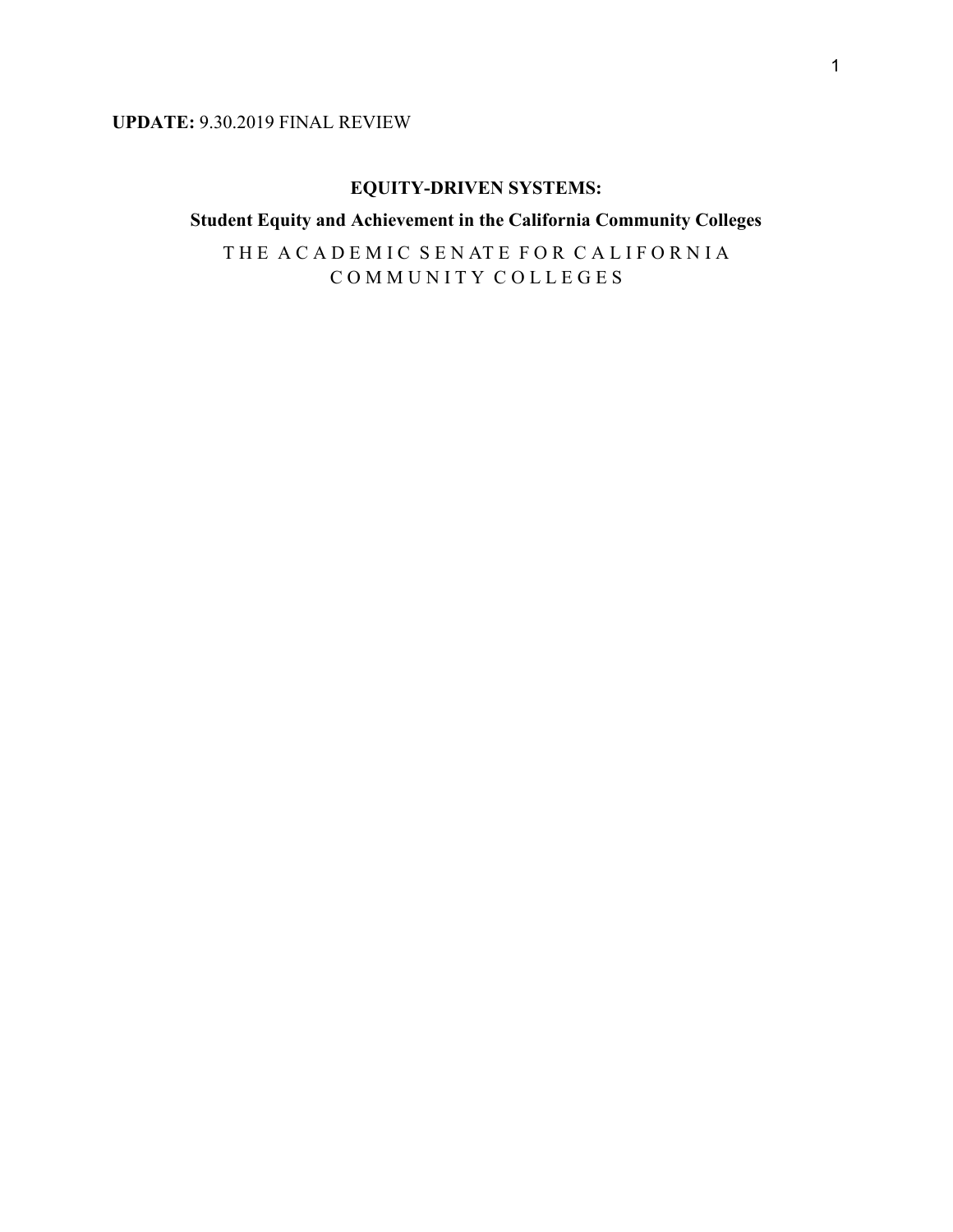#### **Executive Committee 2018 -2019**

John Stanskas, President Dolores Davison, Vice President Craig Rutan, Secretary Virginia "Ginni" May, Treasurer Geoffrey Dyer, Area A Representative Mayra Cruz, Area B Representative Rebecca Eikey, Area C Representative Sam Foster, Area D Representative Carrie Roberson, North Representative Cheryl Aschenbach, North Representative Anna Bruzzese, South Representative LaTonya Parker, South Representative Silvester Henderson, At -Large Representative Michelle Bean, At -Large Representative

#### **Executive Committee 2019 -2020**

John Stanskas, President Dolores Davison, Vice President Cheryl Aschenbach, Secretary Virginia "Ginni" May, Treasurer Geoffrey Dyer, Area A Representative Mayra Cruz, Area B Representative Michelle Bean, Area C Representative LaTonya Parker, Area D Representative Carrie Roberson, North Representative Stephanie Curry, North Representative Anna Bruzzese, South Representative Sam Foster, South Representative Silvester Henderson, At -Large Representative Nathaniel Donahue, At -Large Representative

Special thank you to Luke Lara, MiraCosta College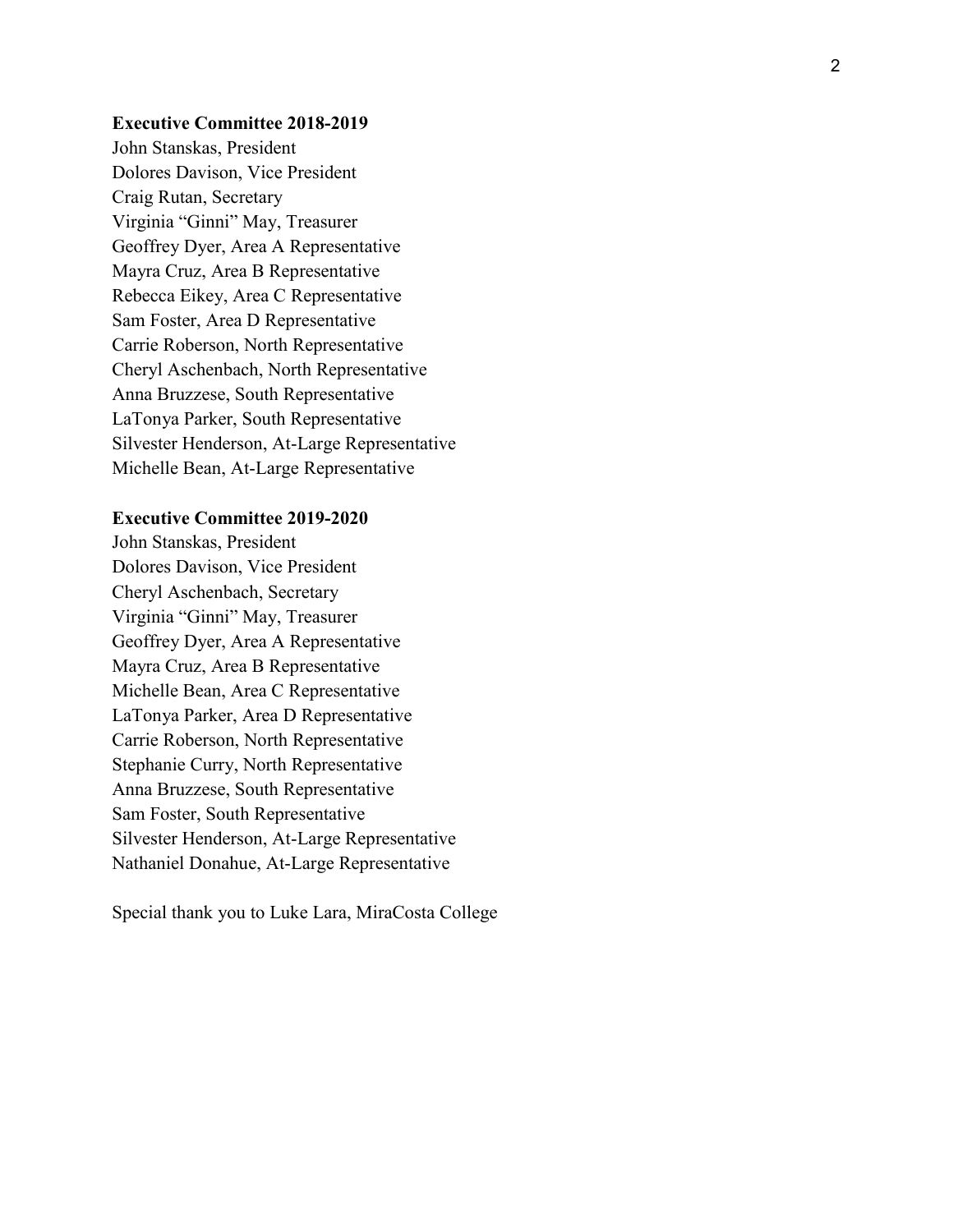# **TABLE OF CONTENTS**

| Integrating Equity into College Planning and Decision-Making Processes |
|------------------------------------------------------------------------|
|                                                                        |
|                                                                        |
|                                                                        |
|                                                                        |
|                                                                        |
|                                                                        |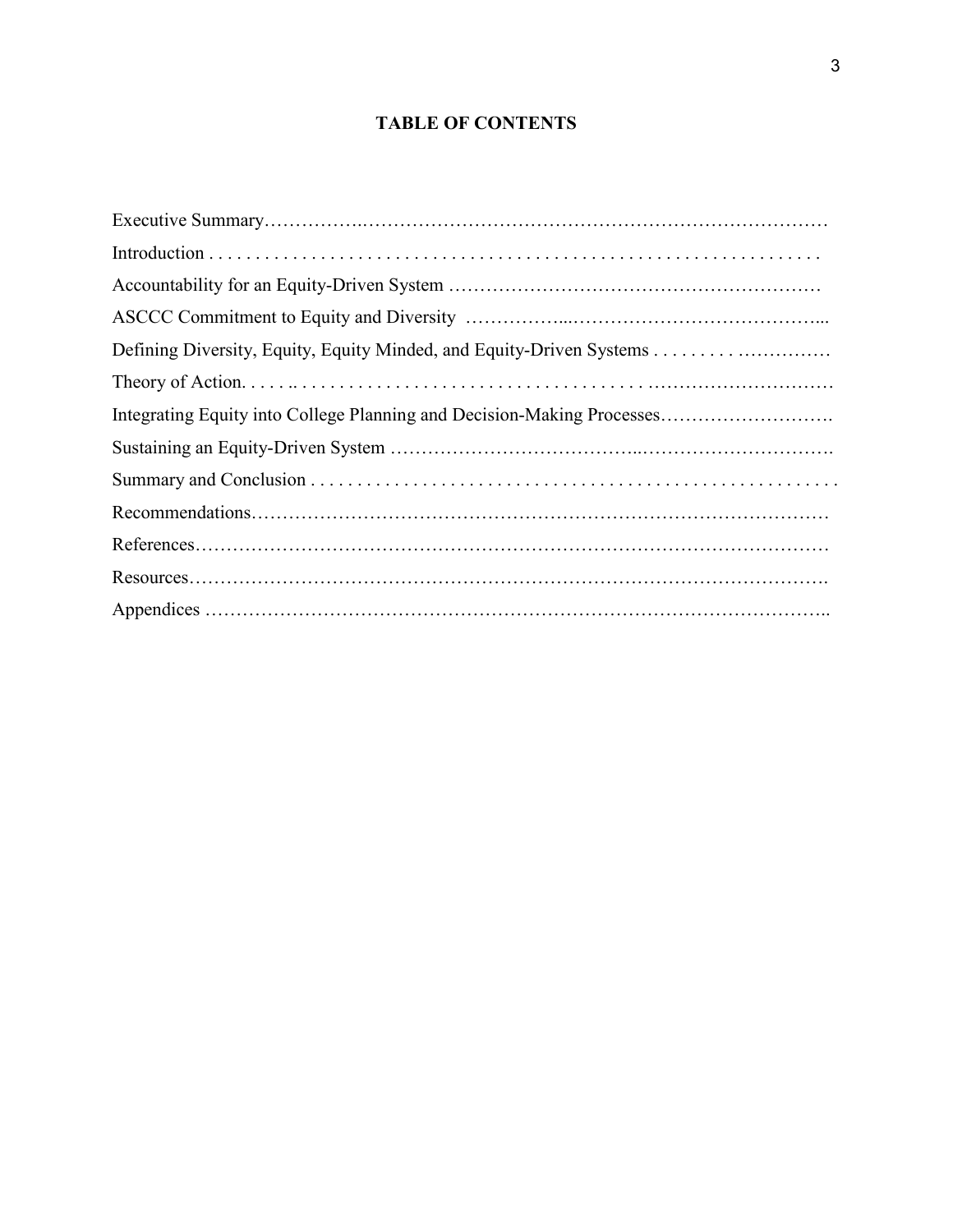#### **EXECUTIVE SUMMARY**

The Academic Senate for California Community Colleges (ASCCC) plays a central role in partnering with and challenging system stakeholders to create excellence through diversity and equity in California's community colleges. The role of academic senates is to provide advice and judgment regarding academic and professional matters that best serve the needs of the students and communities served from the expertise of the educational professionals of the college. Every system of bureaucracy, including the California Community Colleges, reflect the biases present upon that system's creation. It is the role of the local academic senate, in partnership with other constituent groups of the college, to identify and deeply examine those biases and correct them through structural change, professional development, and re-imagining how our colleges serve the students and communities of today most effectively. While this paper is intended for local academic senates, it also provides a framework and suggested action to begin or continue the task of shifting the cultures and mindsets of our institutions.

During the last three decades, there has been a tremendous increase across several dimensions of diversity among our student populations. While diversity and equity goals have remained systemic priorities, promising large-scale initiatives, increased professional development, enhancements in technology, changes in legislation, augmented funding, and progressive social norms have only influenced relatively small gains in student success outcomes and proportional faculty representation in California's community colleges. As a result, opportunity gaps for many of our student populations still exist.

Students and the landscape that they must navigate in order to achieve their goals are changing rapidly. Who they are, how they identify, and what we need to do to help them succeed is evolving at a hastened pace. As an institution, we need to ensure our programs, departments, teaching, counseling, and services meet the needs of all of our students, particularly those who are disproportionately impacted, and whose needs are currently not being met through our current structure.

Today's students endure the distress of hunger and homelessness, immigration-status related issues, mental health needs, discrimination, hate and bias, gender related concerns, sexual harassment, and more in society and within our institutions. Our students are intersectional, meaning that they face systemic oppression on a variety of fronts including ethnicity, gender, sexual orientation, immigration status, income status, physical ability, and mental health issues, among many others.

As a community college system in California, we owe *all* of our students an excellent educational opportunity and outcome. To this end, an intentional, systematic approach to address the contemporary and historical context of our institutions and current student needs, we require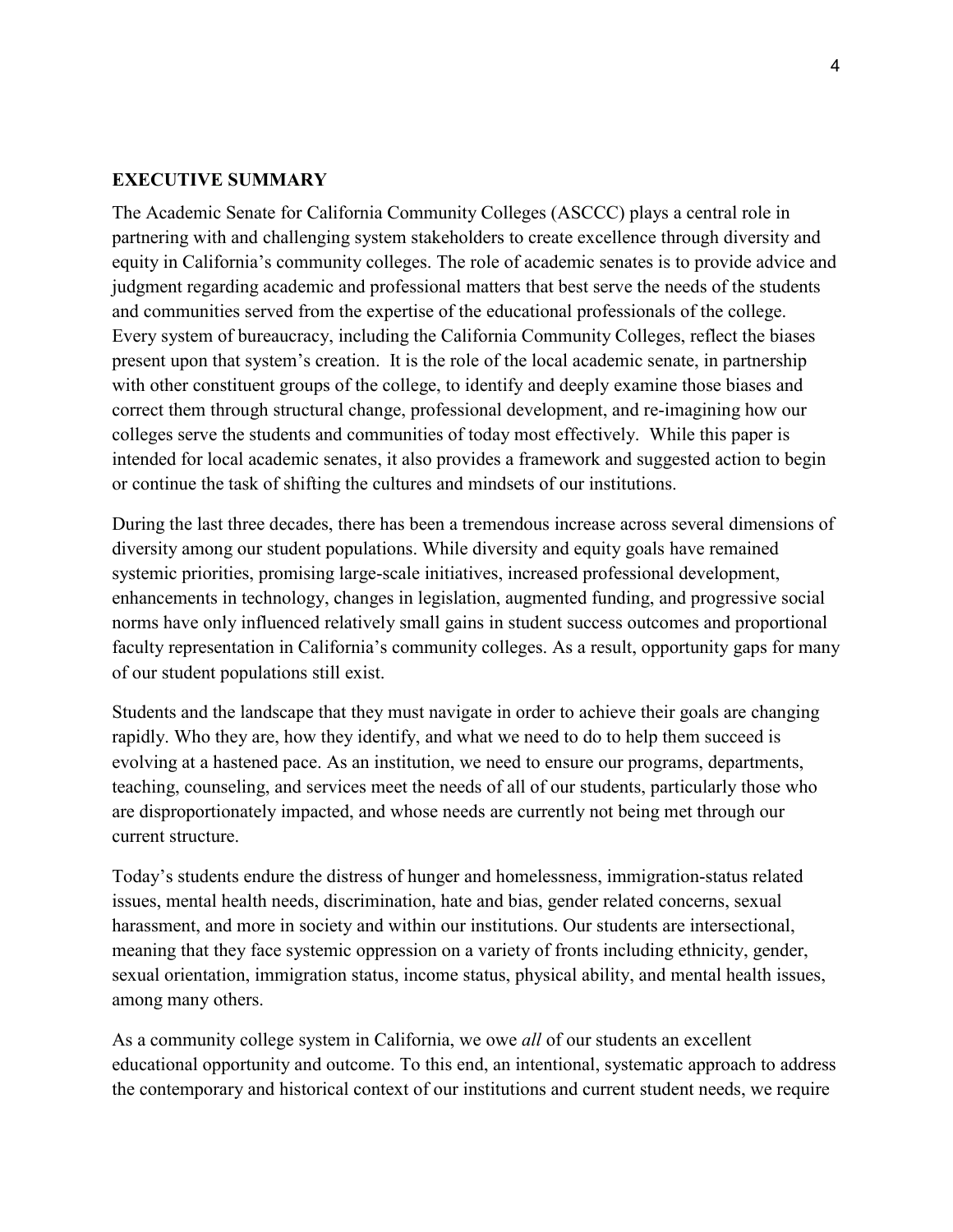a paradigm shift as colleges are constantly responding to various inner and outer accountability measures (e.g., legislation, funding formula, large-scale initiatives, accreditation, ASCCC Resolutions, etc.). This paper elaborates on defining equity, developing equity mindedness, and what it means to be an equity-driven system. In addition, this paper endeavors to focus on the institution and integrating equity planning holistically to emphasize that equity is not a program; equity is embedded in the mission of our institutions. The recommendations set forth in this paper will help faculty and other stakeholders lead critical conversations, engage in actionoriented decision-making processes, and open the possibility for infusing equity throughout our institutions and decision-making processes.

#### **INTRODUCTION AND HISTORICAL PERSPECTIVE**

The history of California Community Colleges has been shaped by social justice and equity movements, led by actions as diverse as legislation to individual colleges and key stakeholders. Colleges continue to discuss student equity, and dialogue is part of the process of achieving equity, but more needs to be done. With mandates and accountability measures, discussions about student equity must turn to action. The following is a historical timeline of equity in the California Community Colleges. While the historical timeline is helpful to see the arc of attention and action, it is important to note that the time-frame necessarily embeds some systemic bias reflecting that period of time. For example the Master Plan for Higher Education in California, 1960, was revolutionary for its time but reflects the cultural biases pervasive in 1960 regarding who education is for and how teaching and learning are conducted. From the present day, it is incumbent upon us to examine our systems for those embedded biases.

**1960-** Student equity is embedded in the mission of the community colleges and enshrined in legislation through the Master Plan for Higher Education in California, which designated the community colleges to be open access institutions.

**1988-** The Community College Reform Act (AB1725, Vasconcellos) directed the Board of Governors to establish minimum qualifications, directives, and guidelines that promote the hiring and retention of people who are sensitive to student diversity represented in the colleges.

**1991-** California Legislature charged all levels of public education, including California community colleges, to provide educational equity "[n]ot only through a diverse and representative student body and faculty but also through educational environments in which each person . . . has a reasonable chance to fully develop his or her potential" (Education Code §66010.2[c]). Section 66010.2(c) outlines three fundamental ideas about higher education in California.

**1991-** ASCCC Paper *[Student Equity: Proposal for Action](https://www.asccc.org/papers/student-equity-proposal-action)* adopted by the body

**1992-** Board of Governors adopted a Student Equity Policy

**1993-** BoG codified in Title 5, section 54220 the requirement for governing boards of each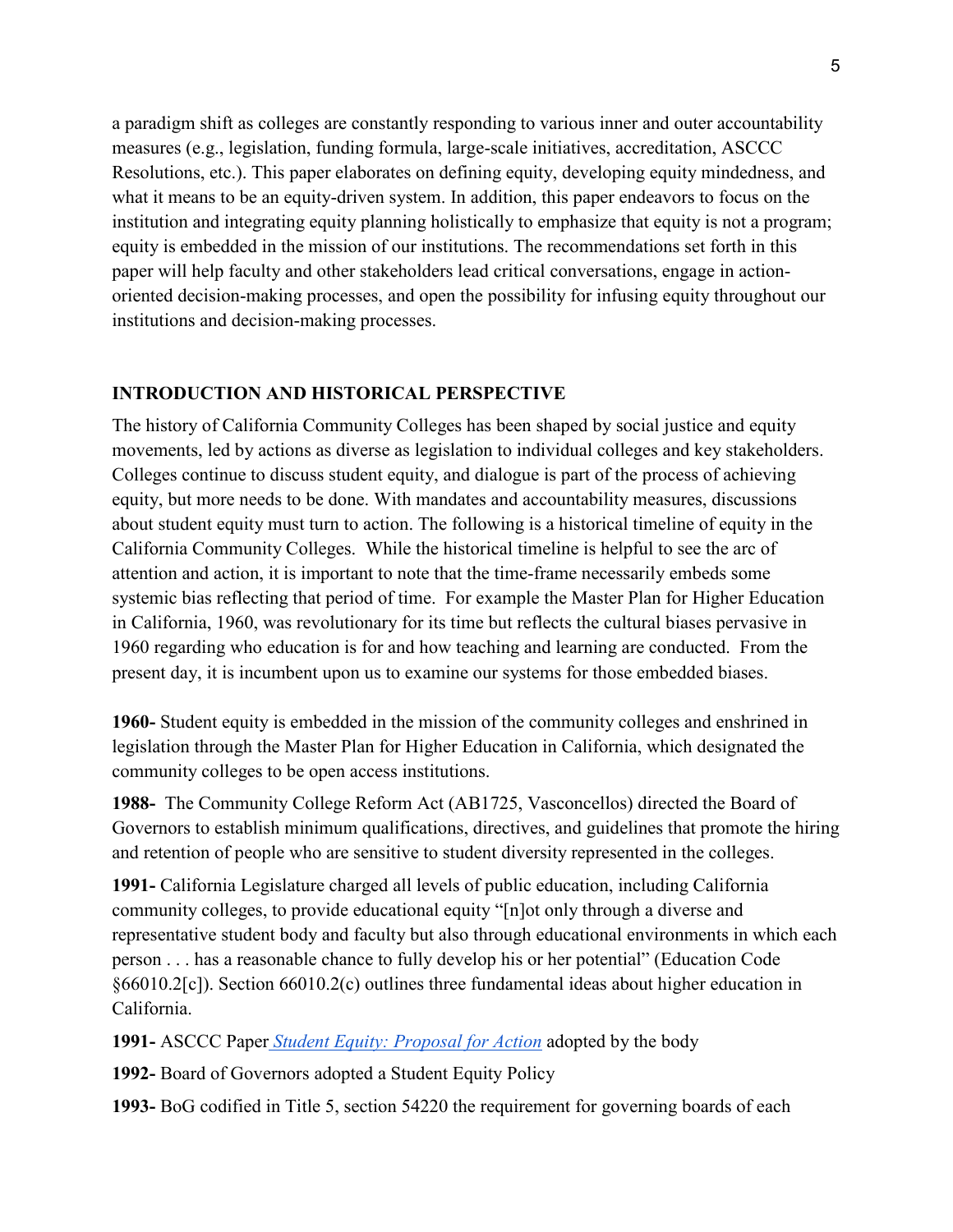community college district to maintain a student equity plan, which outlined and detailed implementation activities to address student outcome disparities among various student populations and goal areas.

**1993-** ASCCC Paper *[Student Equity: Guidelines for Developing A Plan](https://www.asccc.org/papers/student-equity-guidelines-developing-plan)* urges colleges to adopt equity goals and to "evaluate all aspects of the institution from the classroom to the boardroom."

**2002-** The California Community Colleges Chancellor's Office (CCCCO) Task Force on Equity and Diversity was created to consider student equity and diversity in faculty hiring.

**2002-** [Board of Governors Equity and Diversity Task Force Report](http://extranet.cccco.edu/Portals/1/Legal/EEO/equity_tf-recommendations.pdf) [a](http://extranet.cccco.edu/Portals/1/Legal/EEO/equity_tf-recommendations.pdf)dopted in 2002

**2002-** Updated ASCCC Paper *[Student Equity: Guidelines for Developing A Plan](https://www.asccc.org/papers/student-equity-guidelines-developing-plan-0)* provided more ideas and recommendations for colleges to adopt and implement to effectively improve student equity.

**2010-** Legislation AB 2682 (Block, 2010) indicated "The Board of Governors of the California Community Colleges shall establish a pilot project that seeks to create a centrally delivered system of student assessment to be used as one of multiple measures, consistent with existing regulations, for the purposes of community college placement and advisement."

## **2010-** ASCCC Paper *[Student Equity: From Dialog and Access to Action](https://www.asccc.org/papers/student-equity-dialog-and-access-action)*

**2012-** The Student Success Act of 2012 (SB 1456, Lowenthal) reaffirmed the state's commitment to student equity with goals to restructure student support services, reiterated the need to provide a common assessment test and required colleges to use the assessment to continue receiving their Student Success and Support Program (SSSP) funding, improve services to historically underrepresented groups<sup>[1]</sup>, and improve transparency and accuracy of success data throughout the system.[2]

**2014-** SB 860 (Education Omnibus Trailer Bill, 2014) provided substantial funding for student equity, added a focus on foster youth, veterans, and low-income students, and instituted specific planning criteria for colleges.[3]

**2017-** AB 705 (Irwin, 2017) California community colleges changed placement practices of students into transfer-level courses in mathematics (and college-level), English, and English as a Second Language (ESL) with the intent of providing equitable access for disproportionately impacted students and closing equity gaps in student success.

**2017-** Board of Governors' *Vision for Success* provided direction to the California Community College system with the goals to achieve within the next ten years, including to reduce equity gaps, across all other measures, through faster improvements among traditionally underrepresented student groups.

**2017** - ASCCC Resolution 3.03 F17 acknowledged system-wide changes related to equity and directed the ASCCC to revise the 2002 paper *Student Equity: Guidelines for Developing a Plan*

**2019** - The Board of Governors adopted the recommendations from the Vision for Success Diversity, Equity, and Inclusion Task Force, including accepting of the Diversity, Equity, and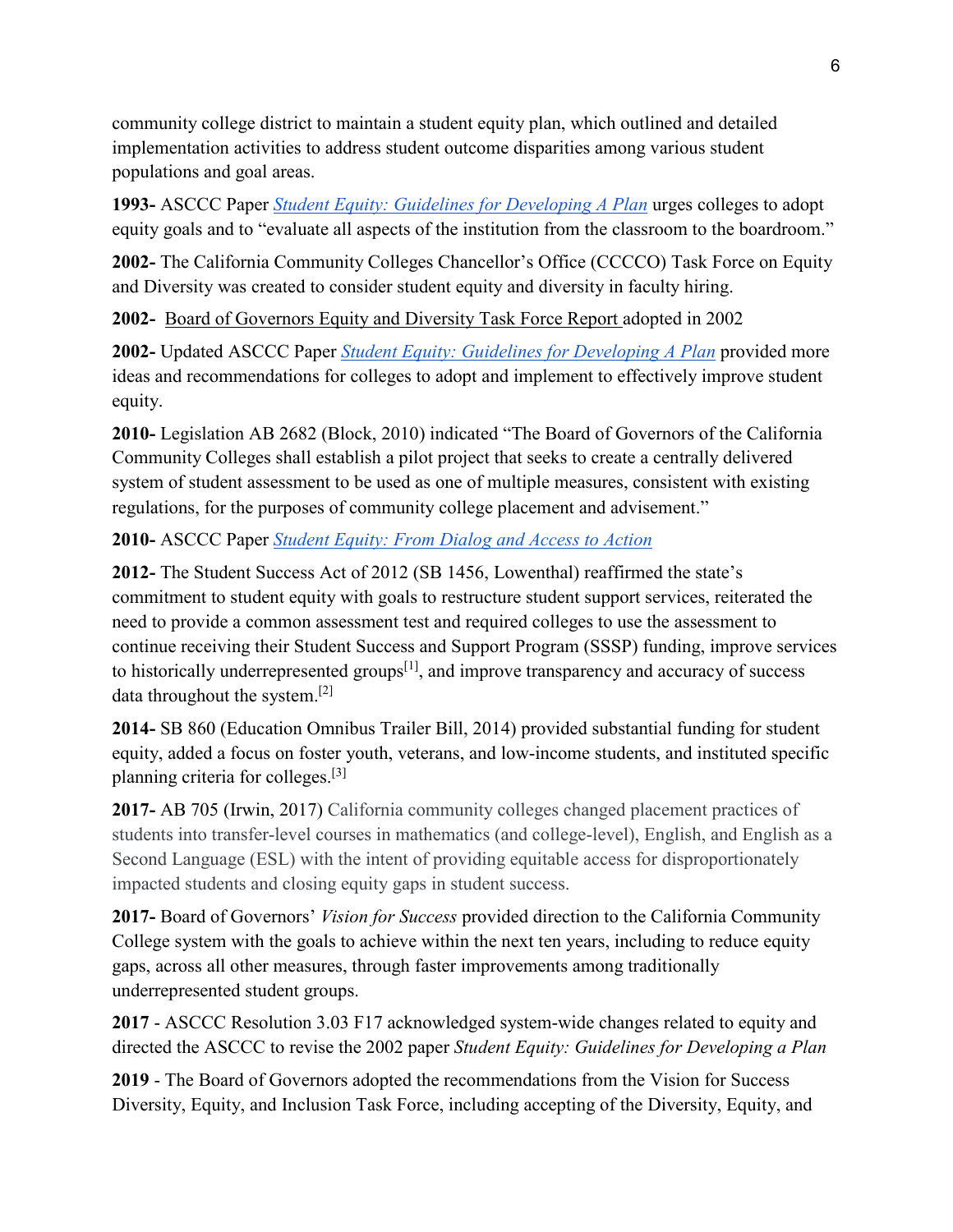Inclusion Integration Plan into the Vision for Success; Adopting the CCC Diversity, Equity, and Inclusion Statement; and supporting budget proposals to augment resources to do this work.

The California Community Colleges are positioned to advance equity, diversity, and inclusion by developing a system-wide and institutionally coordinated effort to achieve equity and diversity goals. To narrow or eliminate student equity gaps, faculty must partner with stakeholders for deeper and meaningful impact. All colleges within our system are poised to develop a shared understanding of equity, embrace an equity mindset, and build the capacity to design equitydriven systems as it relates to their college culture and dynamic.

#### **ACCOUNTABILITY FOR AN EQUITY DRIVEN SYSTEM**

Student equity is based on the theory that when the way is paved for the individuals facing the most adversity and difficulty, and when services and support are cultivated for the ones that need them most, all students will benefit.[1] Currently, legislative attention, accreditation standards, and regulatory requirements are driving the system examination of how to achieve equitable educational access. This section examines some of those pressures and data.

Although the system and local colleges have been committed to improving student equity outcomes, the reality is that not enough change has been accomplished. According to the California Community Colleges *[2019 State of the System Report](https://www.cccco.edu/-/media/CCCCO-Website/About-Us/Reports/Files/2019-sos-final-web.ashx?la=en&hash=154BCA70664246A7FBD7C76DEDEF768E2309A1DE)*, the Vision for Success Goal #5 is to increase the number of students succeeding, primarily students of color, low-income students and returning students. Equity in education requires that conditions are created that eliminate the obstacles to educational opportunities regardless of race, gender, family background, language, poverty, and other factors. Throughout our system, each local college has a responsibility for reducing and eliminating equity gaps for the students we serve. What does our local data say about student performance and success? What analysis must be conducted to identify structural barriers to student progress? What actions would colleges commit to eliminate these gaps? How would we establish a system for accountability to ensure movement?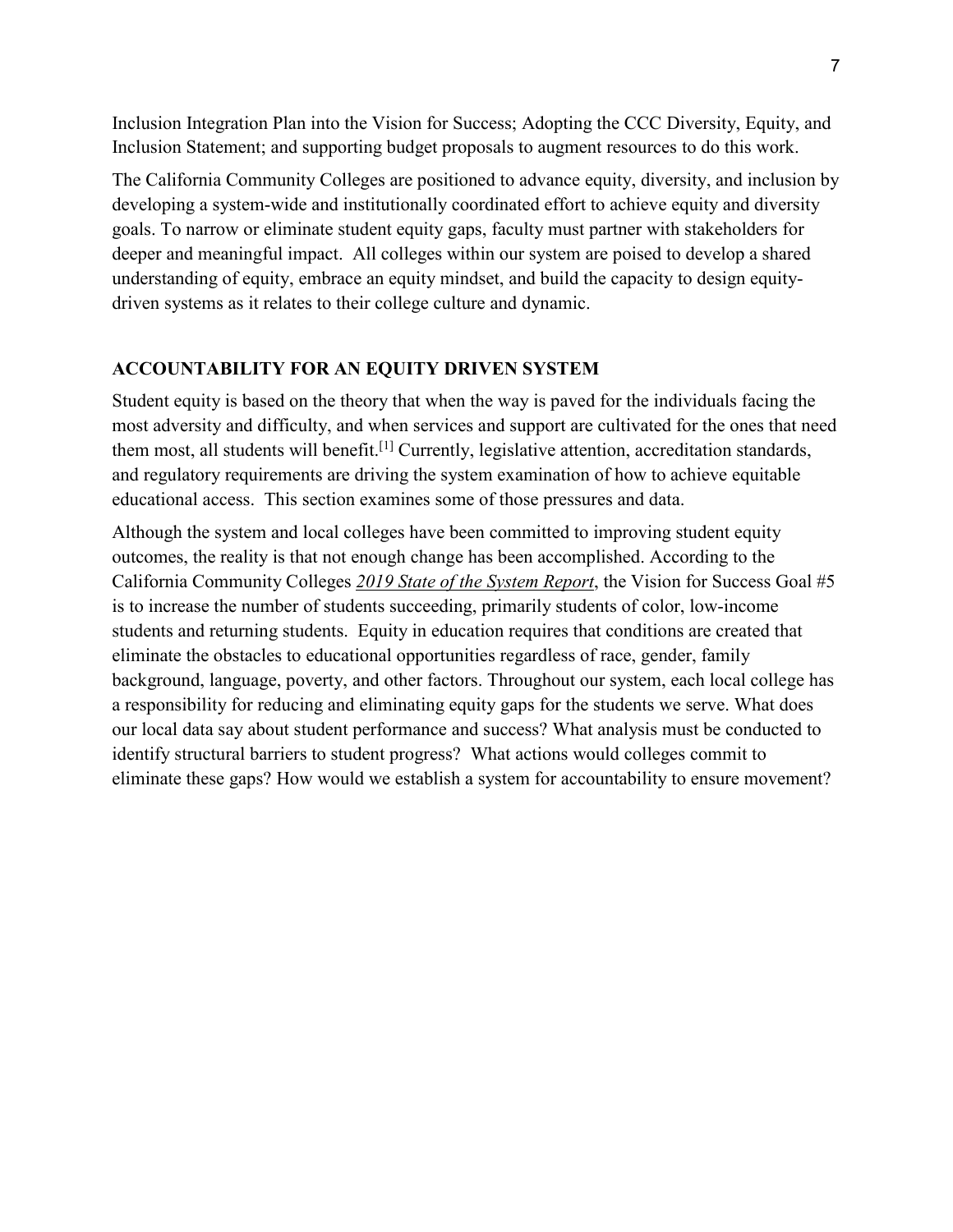

**RATE OF COMPLETION BY ETHNICITY\*** 

\*These are the 3-year completion rates for cohorts ending 2017-18.



While data indicate a pressing need for change, the mandates of legislation requires distinct processes directing colleges to engage in equity work as directed by Student Equity related sections of [State Budget trailer bill, SB 860 \(2014\)](http://extranet.cccco.edu/Portals/1/SSSP/StudentEquity/Student%20Equity%20provisions%20in%20SB%20860%20Budget%20bill.pdf) and the [California Code of Regulations:](http://www.calregs.com/linkedslice/default.asp?SP=CCR-1000&Action=Welcome) Title 5 §51026 Student Equity and §54220 Student Equity Plans. Various statutes, regulations, and governing values guide the work around equity and are presented below.

#### **California Education Code** Appendix

Education Code §78222 requires as a condition of funding for the Student Equity and Achievement Program the completion of a student equity plan. According to the CCCCO Student Services Division,

*California community college student equity plans will focus on increasing access, course*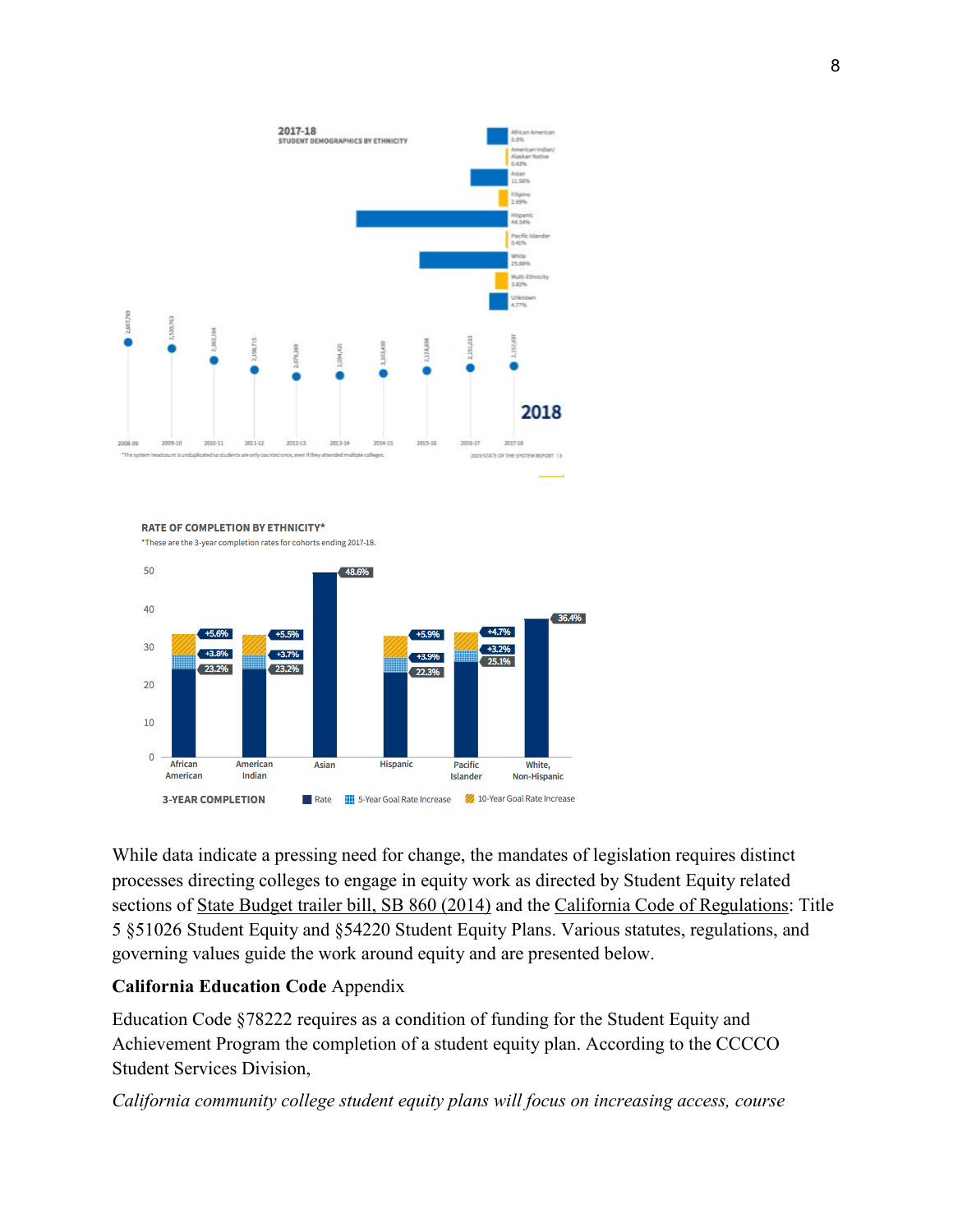*completion, ESL and basic skills completion, degrees, certificates, and transfer for all students as measured by success indicators linked to th[e](http://scorecard.cccco.edu/scorecard.aspx) [CCC Student Success Scorecard,](http://scorecard.cccco.edu/scorecard.aspx) and other measures developed in consultation with local colleges.*

#### **Title 5** \*Reference Appendix

Title 5 (§51026 and §54220) requires college districts to produce a Student Equity plan. When a college commits to equity for the students it serves, the college recognizes the value of providing the needed framework, environment, and structured support for students to reach their goals. Ladson-Billings encourages colleges to "move to a discourse that holds us all accountable…[one that] reminds us that we have accumulated this problem as a result of centuries of neglect and denial of education to entire groups of students."[1] Thus, it is a college's obligation to structure a solid, relevant student equity plan that identifies and eliminates educational barriers for students and ultimately to their success.

#### **Accreditation Standards**

The Accrediting Commission for Community and Junior Colleges (ACCJC) is recognized by the U.S. Department of Education (USDE) as a reliable authority regarding the quality of education offered by the institutions that they accredit in keeping with the Higher Education Act of 1965. The ACCJC works with institutions to advance educational quality and student learning and achievement and fosters institutional excellence and continuous improvement through innovation, self-analysis, peer review, and the application of standards.

Student equity is explicit or implied in a number of [Accreditation Standards.](https://accjc.org/wp-content/uploads/Guide-to-Institutional-Self-Evaluation-Improvement-and-Peer-Review.pdf)

Standard I.B.1: The institution demonstrates a sustained, substantive and collegial dialog about student outcomes, student equity, academic quality, institutional effectiveness, and continuous improvement of student learning and achievement.

Standard I.B.3 The institution establishes institution-set standards for student achievement, appropriate to its mission, assesses how well it is achieving them.

Standard I.B.4 The institution uses assessment data and organizes its institutional processes to support student learning and student achievement.

Standard I.B.5 The institution assesses accomplishment of its mission through program review and evaluation of goals and objectives, student learning outcomes, and student achievement. Quantitative and qualitative data are disaggregated for analysis by program type and mode of delivery.

Standard I.B.6 The institution disaggregates and analyzes learning outcomes and achievement for subpopulations of students. When the institution identifies performance gaps, it implements strategies, which may include allocation or reallocation of human, fiscal and other resources, to mitigate those gaps and evaluates the efficacy of those strategies.

Standard II.A.7:The institution effectively uses delivery modes, teaching methodologies and learning support services that reflect the diverse and changing needs of its students, in support of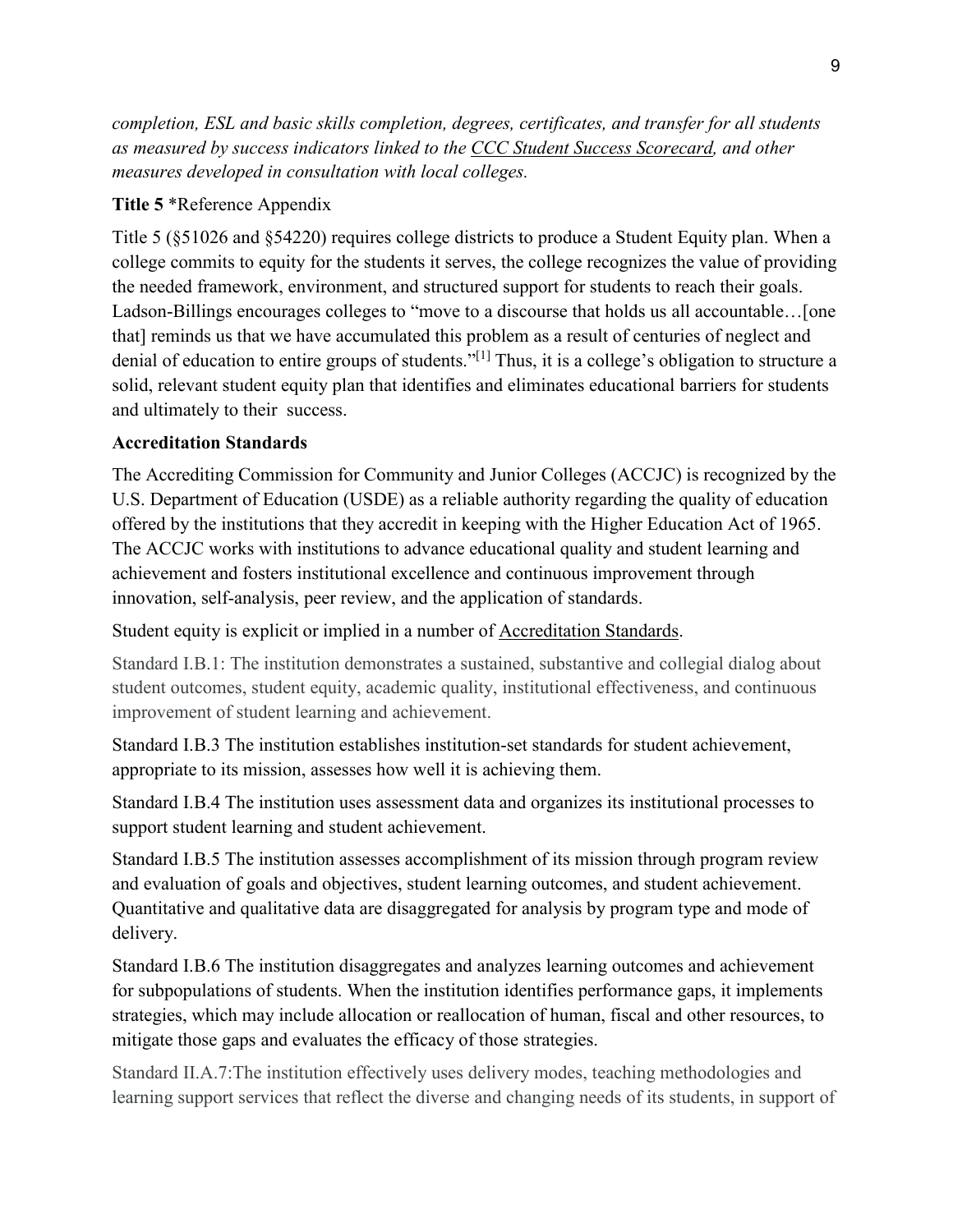equity in success for all students.

Standard III.A.12: Through its policies and practices, the institution creates and maintains appropriate programs, practices, and services that support its diverse personnel. The institution regularly assesses its record in employment equity and diversity consistent with its mission.

# **Equal Employment Opportunity (EEO)**

Equity is about the just and fair inclusion of all people, particularly those historically underrepresented. The EEO methods, activities, and strategies to achieve equitable change for all employees is directly linked to applying equity principles as an integral part of collective impact.

Equal employment opportunity is defined in Title 5, California Code of Regulations (5 C.C.R.) § 53001(c): "Equal employment opportunity" means that all qualified individuals have a full and fair opportunity to compete for hiring and promotion and to enjoy the benefits of employment with the district. Equal employment opportunity should exist at all levels in pre-hiring, hiring and post hiring. Equal employment opportunity also involves:

(1) identifying and eliminating barriers to employment that are not job related; and

(2) creating an environment which fosters cooperation, acceptance, democracy, and free expression of ideas and is welcoming to men and women, persons with disabilities, and individuals from all ethnic and other groups protected from discrimination pursuant to Government Code section 12940.

Systems change requires the development of new norms and practices to create equitable educational opportunities for students and employees.

# **Board of Governor's** *Vision for Success*

The Board of Governor's *Vision for Success* is intended to provide direction to the California Community College system with aspirational goals to address the skills gap and workforce needs of the state, and achieve equity goals within the next ten years, which are as follows:

- Increase, by at least 20 percent, the number of California community college students annually who acquire associates degrees, credentials, certificates, or specific skill sets that prepare them for an in-demand job.
- Increase, by 35 percent, the number of California community college students transferring annually to a UC or CSU.
- Decrease the average number of units accumulated by California community college students earning associate's degrees.
- Increase the percent of existing Career and Technical Education (CTE) students who report being employed in their field of study.
- Reduce equity gaps, across all of the above measures, through faster improvements among traditionally underrepresented student groups.
- Reduce regional achievement gaps, across all of the above measures, through faster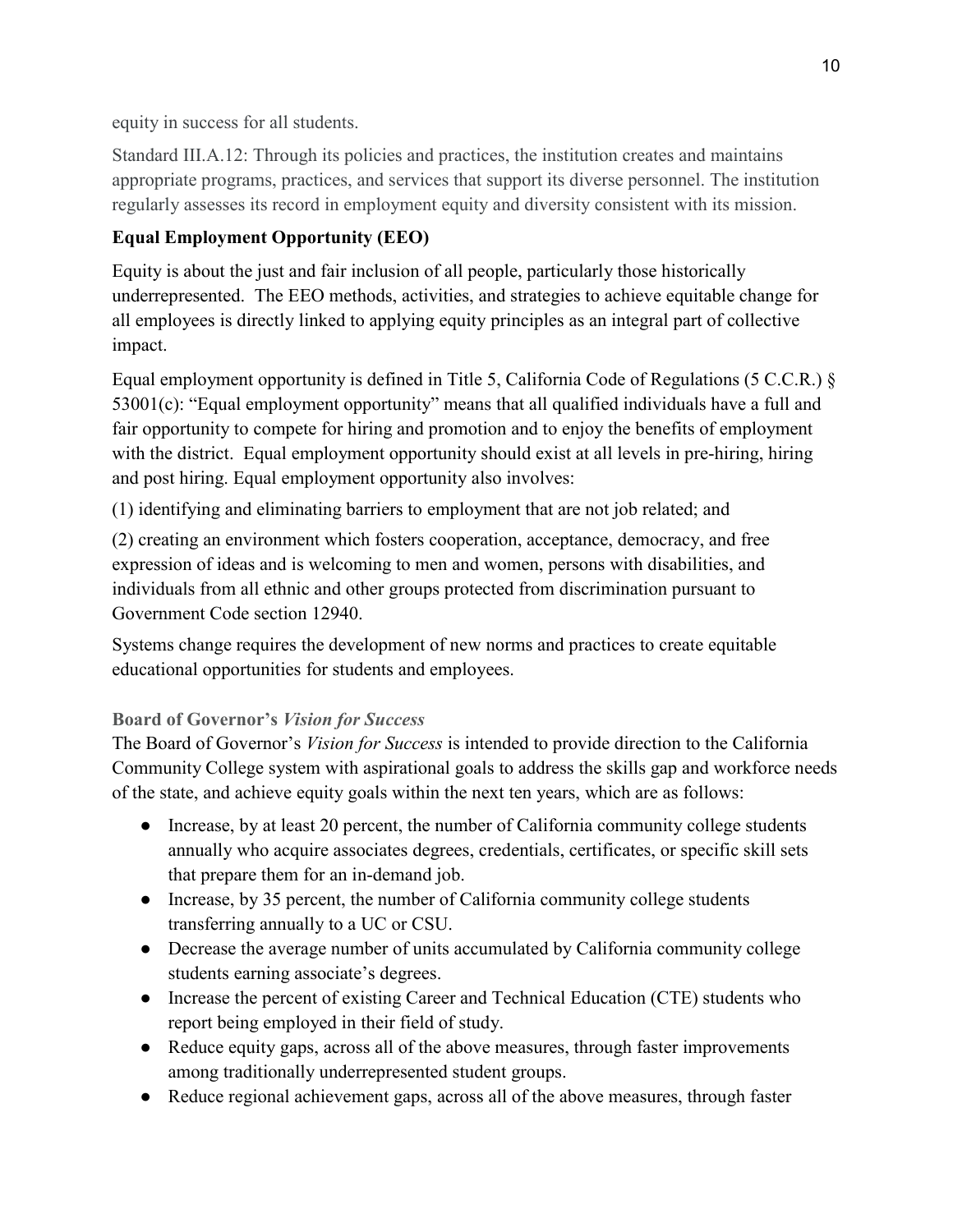improvements among colleges located in regions with the lowest educational attainment of adults.

The legislature determined that the local Student Success and Support Program (SSSP), the Basic Skills Initiative (BSI), and Student Equity Plan overlap in scope, data, and goals and the Chancellor's Office encourages colleges to leverage all funds to meet the needs of their student population. The Board of Governors changed the reporting requirements for these three separate programs by combining them into a single program known as the Student Equity and Achievement (SEA) Program which mandates the following:

- A. Implementing activities and practices pursuant to the California Community Colleges Guided Pathways Award Program;
- B. Ensuring students complete their educational goals and a defined course of study;
- C. Providing quality curriculum, instruction, and support services to students who enter college deficient in English and mathematics to ensure these students complete a course of study in a timely manner.[6]

In order for colleges to receive SEA program funding, colleges are required to maintain a Student Equity and Achievement plan, provide student matriculation services to assist students in making informed educational plans, implement AB 705 (Irwin, 2017 and Education Code §78213), provide an educational plan for each student, and report expenditures annually (Appendix).

Although the BoG has made student equity planning a *minimum* standard for receipt of state funding since 1996, until the passage of the Student Success Act of 2012, student equity was not tied to any categorical program and did not receive designated funding through the legislative budget process. The 2014-15 budget contained \$70 million of funding to close achievement gaps in access and success in underrepresented student groups, as identified in local student equity plans. In 2015-16, Student Equity received \$140 million in funding allocated to colleges. Program funding stabilized in 2016-17 with the budget allocation remaining at \$140 million. The 2017-18 State Budget allocated \$140 million to community college districts to implement the Student Equity Plan (SEP).

As local colleges aspire to make progress on the ambitious *Vision for Success* goals in support of students during their educational endeavors, a commitment to ongoing funding is an imperative.

# **California Community Colleges Diversity, Equity, and Inclusion Statement**

On September 17, 2019 the Board of Governors adopted the following statement written by the Task Force co-chaired by the ASCCC and endorsed by the ASCCC Executive Committee. This attempts to reflect the values of the present and acknowledges that the accountability measures listed in this section requires something more deeply rooted in the humanity of the people in our system to create and sustain culture change.

*With the goal of ensuring the equal educational opportunity of all students, the California*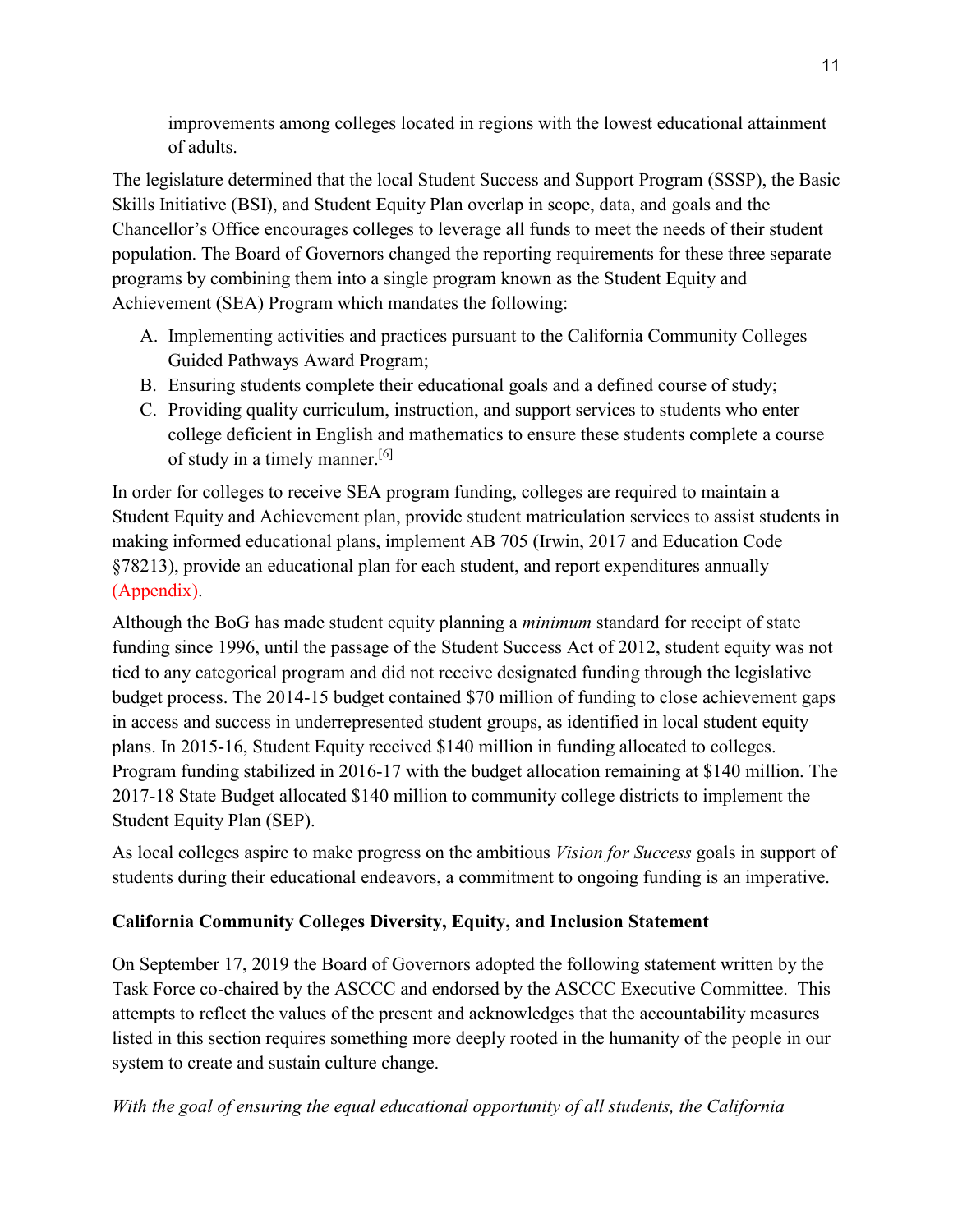*Community Colleges embrace diversity among students, faculty, staff, and the communities we serve as an integral part of our history, a recognition of the complexity of our present state, and a call to action for a better future. Embracing diversity means that we must intentionally practice acceptance and respect towards one another and understand that discrimination and prejudices create and sustain privileges for some while creating and sustaining disadvantages for others. In order to embrace diversity, we also acknowledge that institutional discrimination and implicit bias exist and that our goal is to eradicate those vestiges from our system. Our commitment to diversity requires that we strive to eliminate those barriers to equity and that we act deliberately to create a safe and inclusive environment where individual and group differences are valued and leveraged for our growth and understanding as an educational community.*

*To advance our goals of diversity, equity, inclusion, and social justice for the success of students and employees, we must honor that each individual is unique and that our individual differences contribute to the ability of the colleges to prepare students on their educational journeys. This requires that we develop and implement policies and procedures, encourage individual and systemic change, continually reflect on our efforts, and hold ourselves accountable for the results of our efforts in accomplishing our goals. In service of these goals, the California Community Colleges are committed to fostering an environment that offers equal employment opportunity for all.* 

*As a collective community of individual colleges, we are invested in cultivating and maintaining a climate where equity and mutual respect are both intrinsic and explicit by valuing individuals and groups from all backgrounds, demographics, and experiences. Individual and group differences can include, but are not limited to the following dimensions: race, ethnicity, national origin or ancestry, citizenship, immigration status, sex, gender, sexual orientation, physical or mental disability, medical condition, genetic information, marital status, registered domestic partner status, age, political beliefs, religion, creed, military or veteran status, socioeconomic status, and any other basis protected by federal, state or local law or ordinance or regulation. We acknowledge that the concept of diversity and inclusion is ever evolving, thus we create space to allow for our understanding to grow through the periodic review of this statement.*

### **ASCCC COMMITMENT TO EQUITY AND DIVERSITY**

The Academic Senate for California Community Colleges recognizes the benefits to students, faculty, and the community college system gained from the unique personal experiences and backgrounds, values and perspectives of a diverse group of individuals. This diversity includes but is not limited to race, ethnicity, sex, gender identity, sexual orientation, disability status, age, cultural background, veteran status, discipline or field, and experience. It is also understood that the California Community College system is diverse in terms of the size, location, and student population of its colleges and districts.

The Academic Senate for California Community Colleges (ASCCC) is committed to creating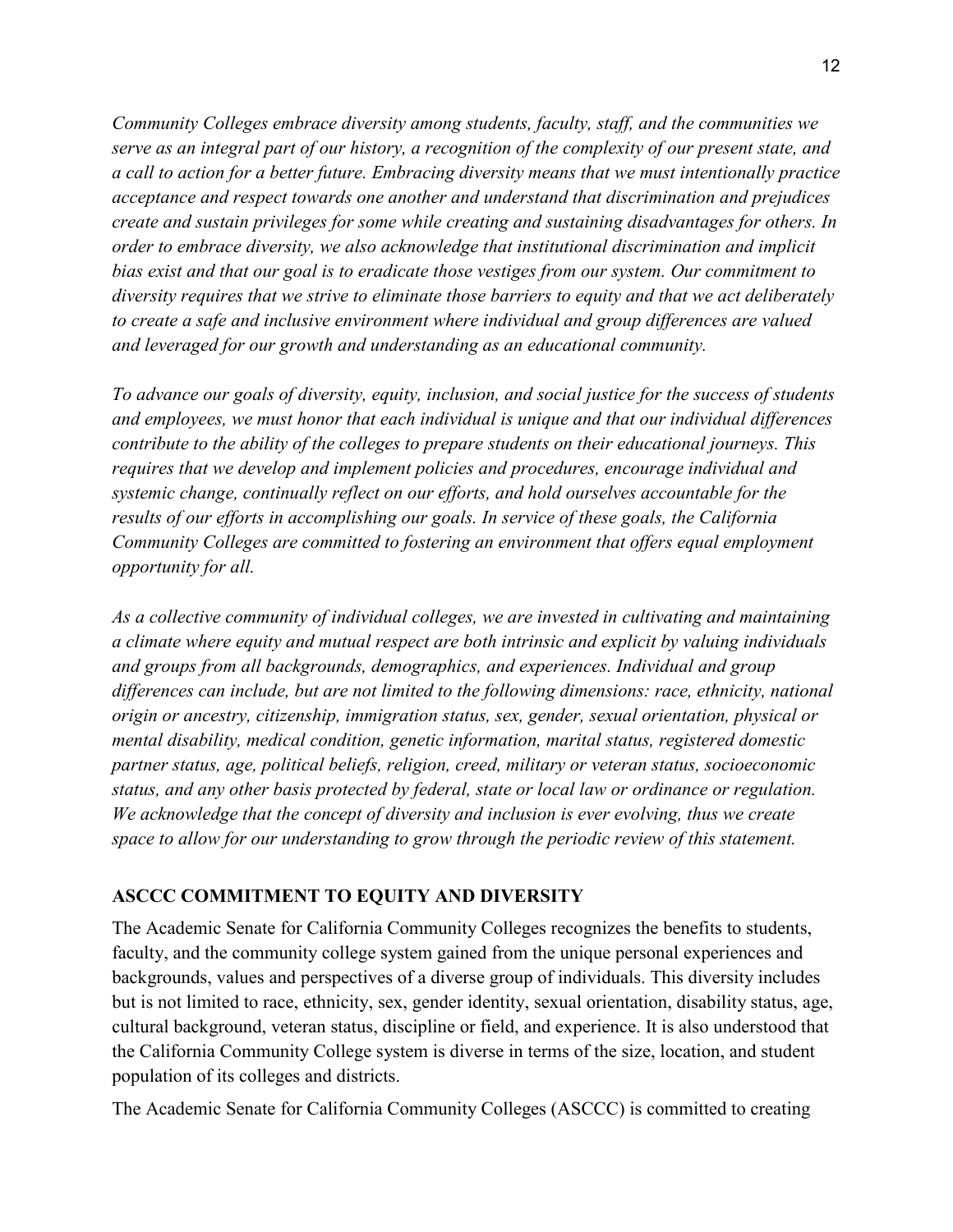equity-driven systems designed to improve student learning outcomes and transform institutions. The ASCCC is deliberative in addressing the development and adoption of an equity-minded framework as an aspiration in the continuous redesign of our system and colleges.

To that end, the ASCCC embraces meeting students' needs through individualized instruction in a welcoming environment that is supported by culturally responsive practices. The process of embracing the student experience requires adhering to legislation, deliberate actions of coordination and collaboration from all entities of the college, the monitoring college processes and student progress, and inclusion of an equity mindset. .

#### **ASCCC Mission**

The Academic Senate for California Community Colleges fosters the effective participation by community college faculty in all statewide and local academic and professional matters; develops, promotes, and acts upon policies responding to statewide concerns; and serves as the official voice of the faculty of California Community Colleges in academic and professional matters. The Academic Senate strengthens and supports the local senates of all California community colleges.

#### **ASCCC Inclusivity Statement**

The Academic Senate for California Community Colleges respects and is committed to promoting equal opportunity and inclusion of diverse voices and opinions. In particular, the ASCCC acknowledges the need to reflect our student populations as momentum and action toward student equity has become a crux for the success of our colleges as a whole. The ASCCC demonstrates ongoing efforts for faculty inclusion [Academic Senate for California Community](https://www.asccc.org/inclusivity-statement)  [College Inclusivity Statement](https://www.asccc.org/inclusivity-statement) and is committed to student equity for our system, society, and beyond.

#### **ASCCC Strategic and Implementation Plan**

The [ASCCC Strategic Plan](https://www.asccc.org/sites/default/files/Final_Strategic_Plan_April_14_2018.pdf) reflects goals and objectives, which evolve over time, that reflect the importance of equity and diversity for our system, and ultimately our students. Strategic planning is a critical component for success and provides clear direction and action for the ASCCC. The ASCCC regularly reviews its goals and strategically implements the objectives through deliberate strategies and leadership activities directed by the [ASCCC Implementation Plan.](https://www.asccc.org/sites/default/files/ASCCC_Strategic_Plan_2018-2023_final.pdf) The goals and objectives of the organization intentionally focus on asserting the faculty voice and leadership in local, state, and national policy conversations, engaging and empowering diverse groups of faculty at all levels of state and local leadership, leading faculty professional development, enhancing engagement, communication, and partnerships with local senates, system partners, and other constituent groups, and securing the resources to sustain and support the mission and the work of the ASCCC.

### **ASCCC Equity & Diversity Committee**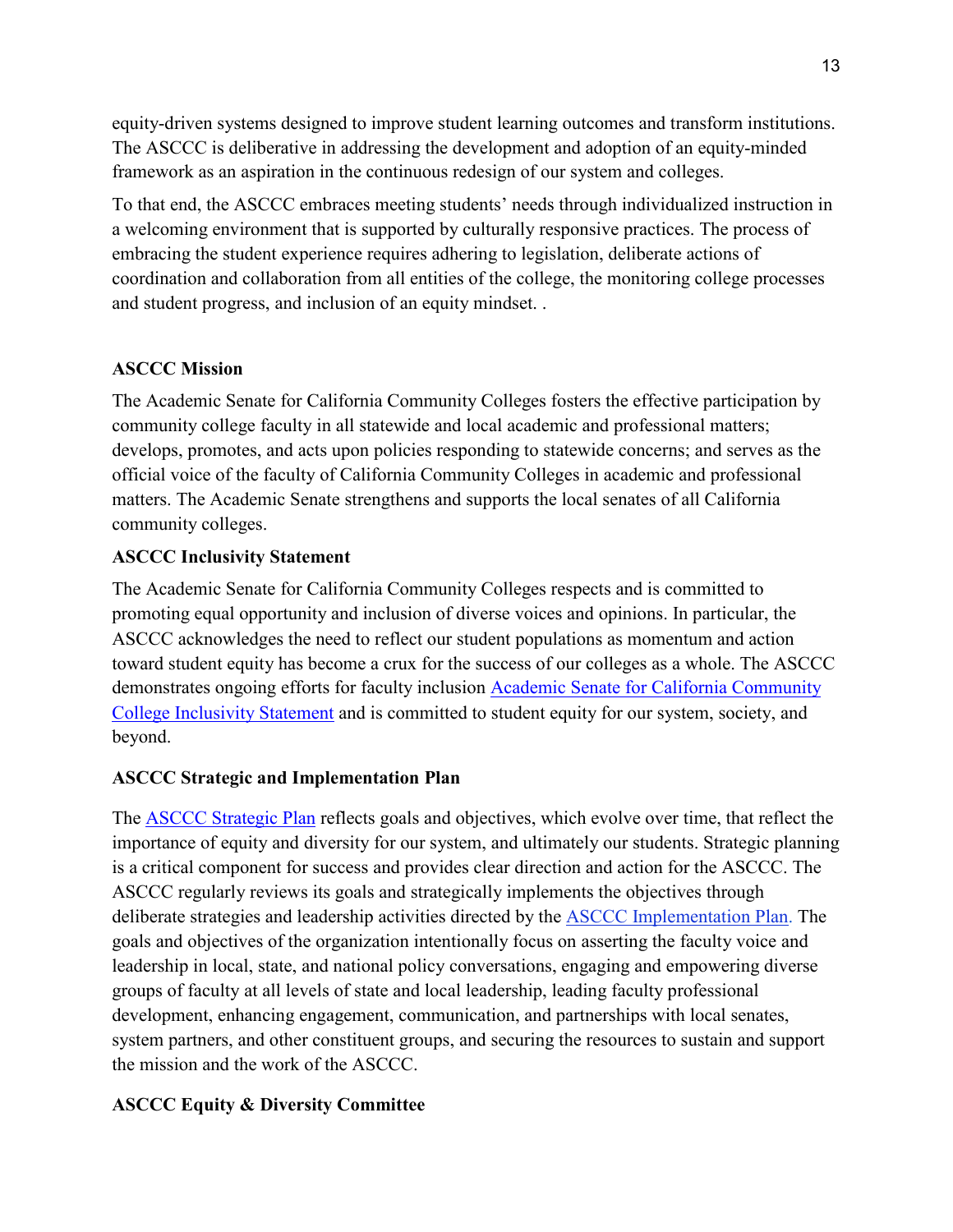The Equity and Diversity Action Committee (EDAC) centers its work around the opportunities and challenges of equity, diversity, and inclusion, such as equity and diversity in hiring, equal employment opportunity, and culturally responsive teaching and learning. The EDAC committee recommends strategies that promote institutional and student equity and fosters a campus climate conducive to faculty diversity and student achievement that includes the access and student support services needed to succeed. The Committee advises the Executive Committee on guidelines, laws and regulations relating to equal opportunity and cultural diversity and promotes the infusion of equity, diversity and inclusion in all ASCCC activities.

# **DEFINING EQUITY, EQUITY-MINDED, AND EQUITY-DRIVEN SYSTEMS**

For this paper, these terms are broadly defined and not exclusive of all definitions of diversity, equity, equity minded, and equity-driven systems.

## **Diversity:**

Diversity is to be understood as encompassing racial and ethnic diversity, as well as differences in gender, gender expression, sexual orientation, academic preparation, socioeconomic circumstances, age, religion, and abilities.

**Equity:** Justice according to natural law or right or as freedom from bias or favoritism.

The [PolicyLink](https://www.policylink.org/) research and action institute define equity as the "just and fair inclusion into a society in which all can participate, prosper, and reach their full potential." This definition is in alignment with the theoretical mission of California's community colleges, yet the reality is that not all student populations experience equitable opportunity and outcomes. The California Code of Regulations, Title 5, §54220, mandates that in order to promote student success for all students, each college district will create an equity plan: a plan that identifies "where significant underrepresentation is found to exist"  $(\S 54220 \text{ a} [2])$  and implement activities designed to improve student success for student populations experiencing inequitable outcomes. The term "disproportionate impact" is applied when referring to these outcome gaps.

**Equity-Minded:** Refers to the perspective or mode of thinking exhibited by practitioners who call attention to patterns of inequity in student outcomes.

[The Center for Urban Education \(CUE\)](https://cue.usc.edu/about/equity/equity-mindedness/) at the University of Southern California identifies five competencies of equity-minded practitioners. First, equity-minded practitioners use data and critical analysis to uncover patterns of inequity in student outcomes. Second, equity-minded practitioners are race-conscious and consider the contemporary and historical context of exclusionary practices in America's institutions of higher education. Third, equity-minded practitioners take personal and institutional responsibility for their students' outcomes, and critically examine their own practices. Fourth, all practitioners (faculty, administration, staff, etc.) recognize and understand that inequalities are perpetuated and compounded by the interplay of institutional structures, policies, and practices that are within their control (systemic focus). Lastly, equity-minded practitioners are accountable to and take responsibility for closing student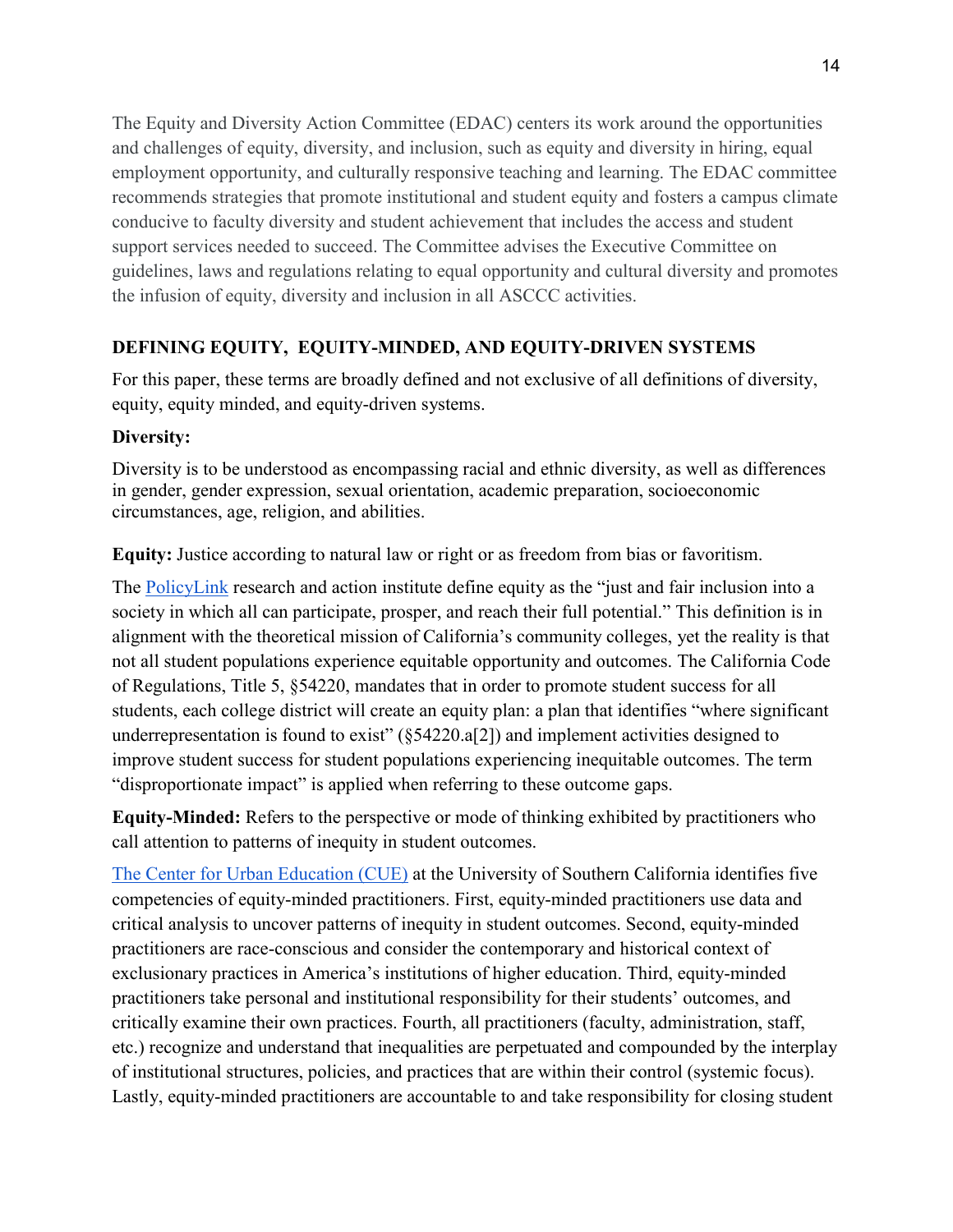opportunity gaps.

**Equity-Driven Systems:** Examining the institutional structures (e.g., mission, strategic plans, policies, procedures, and cultural practices) that contribute to inequitable outcomes, through an intentional process, including rigorous data analysis.

Estela Bensimon (2012) shared that, "Inequity in educational outcomes is characterized as an indeterminate situation produced by a failure of practice" (p. 30). This requires practitioners to "view disparities in student outcomes as an indeterminate situation triggered by an institutional malfunction…[reframing] problems so that they, not the students, are the target of change" (p. 31). As practitioners, faculty are the agents of the institution, thus part of the system. As academic senates, we are legally charged with providing advice and judgment to administrators and boards of trustees about how to improve service to students and to become drivers of equityminded processes and cultures. The work of equity is everyone's responsibility, yet if the structure of the institution is not addressed, change cannot be sustained. Student outcomes in an equity driven system are the responsibility of the institution and its agents.

Equity is a commitment to a philosophy and approach at a college that prioritizes the student experience from beginning to completion. Therefore, it is very important that all constituent groups, including faculty, students, administrators, and classified professionals effectively participate in developing the local plan and processes for implementation. In addition, it is critical that all members of the college community accept responsibility for a student's educational experience and for the increase of equitable outcomes and closing of student opportunity gaps.

Community college educators are committed to understanding that equity in educational outcomes is achieved through culturally responsive practices. These practices aim to support the achievement of all students, considers the strengths students bring to the college and the classroom, and require the implementation of effective teaching and learning culturally supported in the classroom.

### **THEORY OF ACTION**

How do we think differently to address the complexity of equity, diversity and inclusion? A theory of action framework is one way and a set of ideas to move equity, diversity, and inclusion from its current state to its desired future to create a more equitable teaching and learning experience for students. If colleges are addressing these issues from an institutional or systemic perspective, then creating a Theory of Action (ToA) could be a relevant approach. According to Borgman-Arboleda (2012), a "Theory of Action is your organization's 'theory,' or story, of how it will make change in the world" (p. 2). In other words, a Theory of Action (ToA) is created through group communication, reflection, and action by determining long-term outcomes and mapping appropriate short-term outcomes to achieve success.

Through critical thinking and reflection, ToA becomes a powerful tool to unearth assumptions,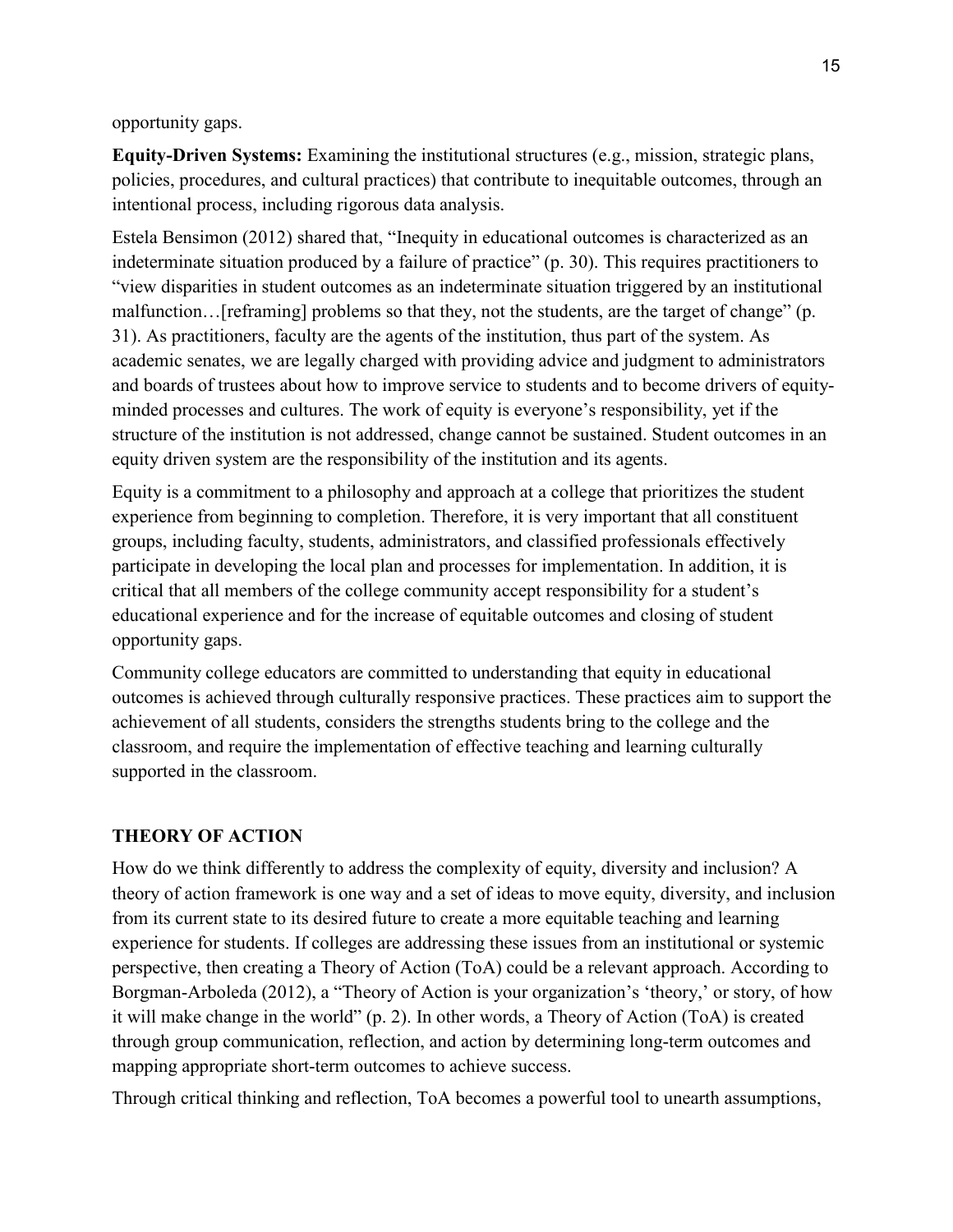strengthen planning processes, and sharpen strategies (Borgman-Arboleda, 2012). A ToA articulates the levers in our colleges and districts that need pulling now to reach the institutional vision. In addition, focusing on outcomes that are tracked and documented provides a framework for ongoing evaluation and continuous improvement.

Equity-driven community colleges that engage in the development of a local ToA are guided by courageous conversations concerning current and future student needs, institutional impact, and system interaction. At the heart of fostering equity is the development of a local ToA which may include:

- Clear analysis of disaggregated local achievement data
- The impact a diverse faculty and staff has on student achievement
- An analysis of the institutional barriers students face before access to curricular offerings is available and
- An analysis of the institutional and systemic barriers students face while accessing curricular offerings

The intentional transformation should result in institutional strategies and programs that increase and improve student achievement outcomes, meet students' individual needs, and address the systemic inequities that a student endures because of their ability, languages spoken, ethnicity, race, religion, gender identification, and/or socio-economic status. Any strategy needs to result from the effective participation of all members of the college and the commitment of the administration and local board of trustees to enact efforts. Strategies may involve partnerships or collaborations with high impact programs and community organizations, programs that empower students to be engaged, and ensure that the students are authentically cared for.

# **Developing a Theory of Action**

During the college's equity work, each college has the opportunity to make time to create a theory of action. A theory of action, ToA, is a dynamic, living set of ideas that guide implementation and provide a framework which would be applied to students within and throughout the entire institution.

A theory of action is a living set of ideas, therefore, local colleges can anticipate progress or changes in relation to the local college and district culture, data, and the evaluation of the student experience. There are seven basic steps to map a ToA. After each step there are suggested guiding questions.

- 1. Formulating of a long term vision for institutional and student equity: *How will student outcomes be different in X years because of the work of our college on student and institutional equity? How does the vision of equity align with our institution's diversity, equity, and inclusion values?*
- 2. Defining and developing outcome pathways and identifying building blocks for change: *What earlier outcomes need to exist now in order to achieve near longer-term outcomes in support of our college's vision? What is the timeframe in which we will be able to see*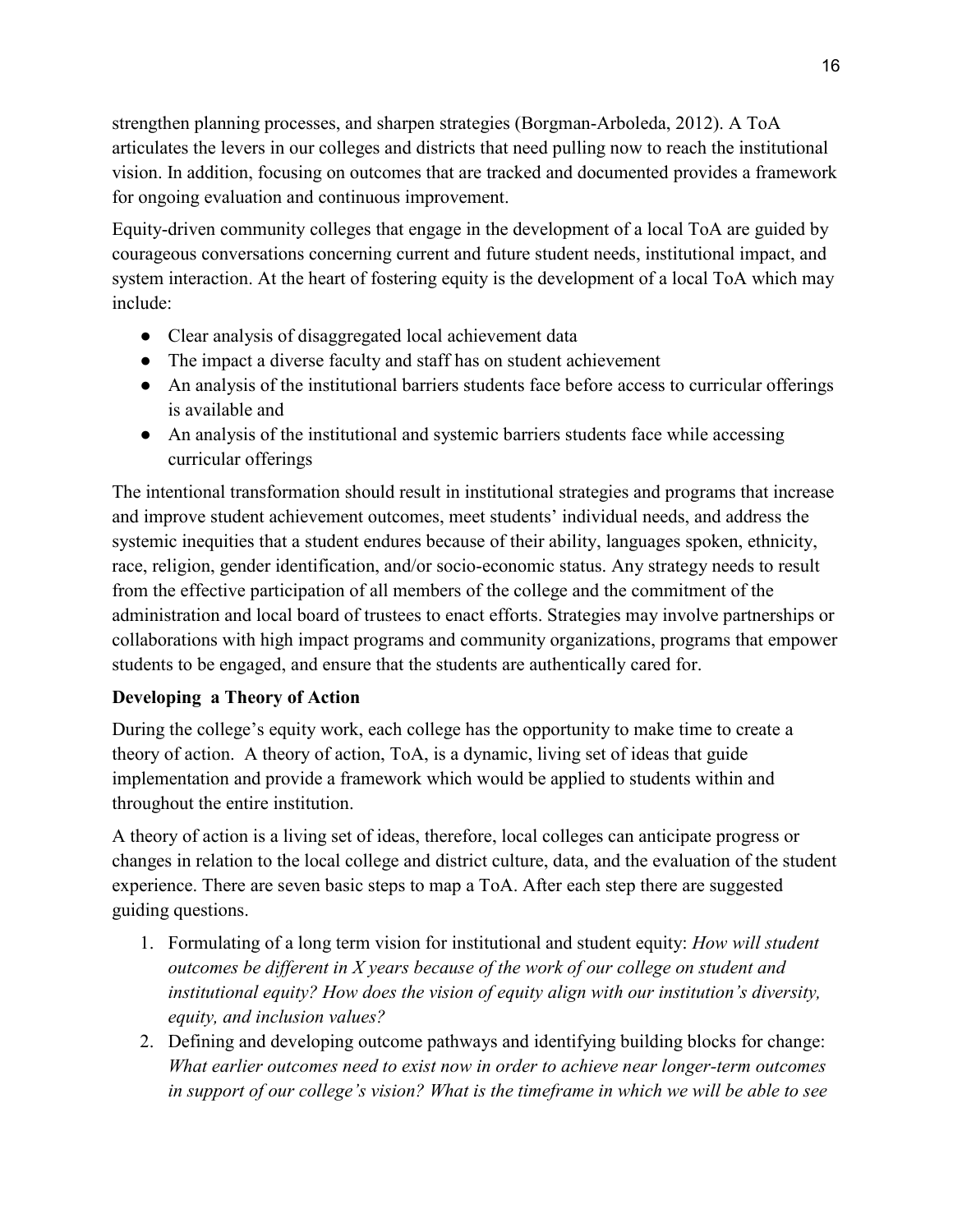*some concrete changes (somewhere between 5 and 15 years)? Who are the beneficiaries or stakeholders in the work? What changes in conditions, capacities, relationships, laws, policies, and institutions can we identify as short-term outcomes?* 

- 3. Surfacing and testing assumptions: *What key actions are needed to achieve short-term outcomes? Why do we think these actions will lead to the outcomes we have identified? Why do we believe the chain of shorter-term outcomes will lead to the longer-term vision? Are these outcome pathways logical? Is anything missing?*
- 4. Discussing context and external factors: *Which internal and external other actors or factors could influence, either negatively or positively, our progress? Given this, how might we take into account these actors/factors in our ToA? What funding resources need to be accessed? How can existing funding be reallocated?*
- 5. Aligning strategies and activities: *Are there strategies, capacities, and relationships that are needed and/or already exist? Are these elements aligned with what has emerged in the ToA map? Is there anywhere that more effective strategies might be suggested? Overall, will these strategies achieve these outcomes?*
- 6. Testing the logic model and making revisions: *What feedback have other stakeholders or allies that were not part of the initial ToA mapping process provided on the vision, assumptions, logical linkages between outcomes and choices of strategies? Does this model align with the principles of an equity-driven system?*
- 7. Using the framework, monitoring and evaluating the work (cycle of continuous improvement): *Have we built in regular assessment, evaluation, and revision opportunities? Do we have a clear and aligned map of our vision, long-term outcomes, short-term outcomes, and key actions including, resources, stakeholders, funding, and activities?*
- 8. Additional guiding questions for a ToA: *Who are the students that are disproportionately impacted at our college? How does what is being proposed close the opportunity gaps? Are we being guided by the students' experiences; which ones specifically? How deeply do we know and understand our students' experiences? How could we better understand our students' experiences?*

A ToA map visually aligns the institution's vision, long-term outcomes, and short-term outcomes. In addition, the map will contain the key actions necessary to achieve the short-term outcomes, along with accountability structures, including naming key resources, stakeholders, funding sources, specific activities, within a timeline. The next two sections provide guidance on developing and sustaining an equity-driven system through the development of a ToA for the system and for system change at each of our unique institutions.

# **INTEGRATING EQUITY INTO COLLEGE PLANNING AND DECISION-MAKING PROCESSES**

Integrating equity into college planning and decision-making processes begins with understanding the culture of the campus. The culture of a campus is a reflection of institutional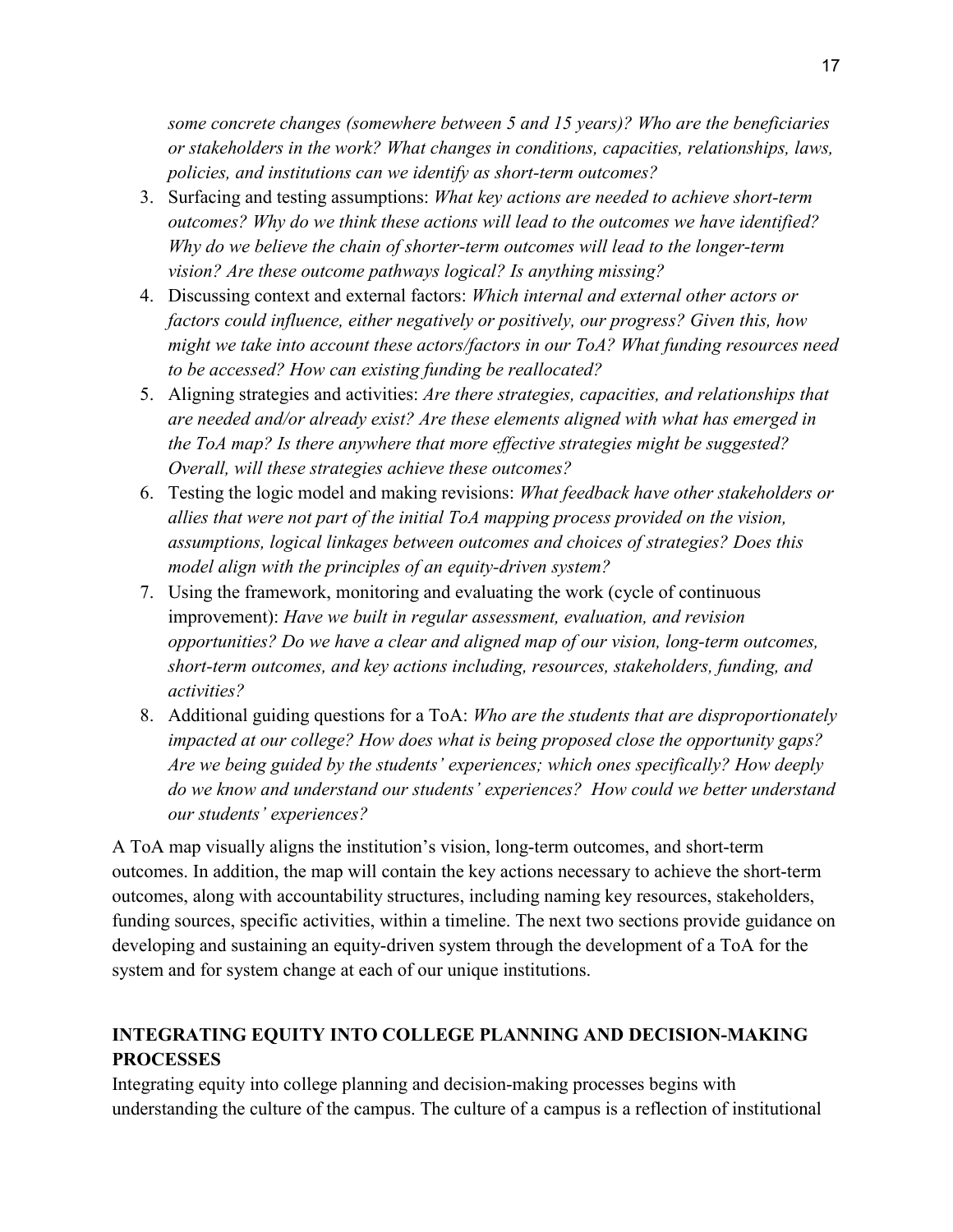agents' beliefs, values, traditions (historical and contemporary), and practices as a community. The culture of the campus is evident in institutional structures such as its vision, mission, values statement, strategic planning documents, board policies, administrative procedures, business practices, budgeting priorities, staffing, program development, and relationships among agents, students, and community (both within and outside the institution).

The mindset, or way of thinking of the institution and its agents, both influences and is informed by campus culture. The attitudes, habitual and ingrained, of institutional agents can either perpetuate the campus culture or contribute to changes in the culture. For instance, the question of how we as educators perceive our role as faculty and the role and capacity of students in relation to our institution is evidence of our mindset. This contributes to the mindset of the institution as a whole. Equity-mindedness is a mindset that allows for the entire institution to take responsibility for the outcomes that students experience; thus, allowing for the institution to take ownership of transformation to improve student outcomes.

Most critically, the college mission and vision set the tone and expectations for the institutional culture and mindset. Each college and/or district will address the questions, *What is the institution's purpose? How will it achieve that purpose?* All board policies, administrative procedures, business practices, budgeting priorities, staffing, and strategic planning are derived from and must align with the college's mission and vision. A college's mission and vision statements should make it explicit and clear that student equity is centered and ubiquitous throughout. These statements are the heart of an equity-driven system. When these statements are equity centered, they will allow for seamless alignment, both vertically and horizontally, with multiple planning documents including the college's Educational Master Plan, Strategic Plan, Staffing Plan, and the Student Equity and Achievement Program Plan. To achieve the purpose of the institution, there needs to be coordination from all areas of the college in a collaborative effort to achieve transformation. Leadership is key to shifting the college's culture toward equity mindedness.

The following two topics, Guided Pathways and Teaching and Learning are examples where an equity-driven approach is critical to impacting systemic change in which this provides guiding leadership questions for the development of a ToA for each.

### **Guided Pathways**

The national Guided Pathways movement has swept into California, and our community colleges are exploring what large-scale educational reform would look like to serve their communities. To close equity gaps, we need large-scale solutions and resources to support and sustain change. Faculty and other leadership need to consciously and deliberately apply an equity lens to this transformational work since the framework is not inherently focused on equity. Guided pathways presents the opportunity to redesign college structures and fully incorporate equity throughout the local college planning processes, including eliminating silos (e.g., student services and instructional services working independently). Faculty and college leaders can build on and reevaluate the student experience, provide professional development opportunities, and develop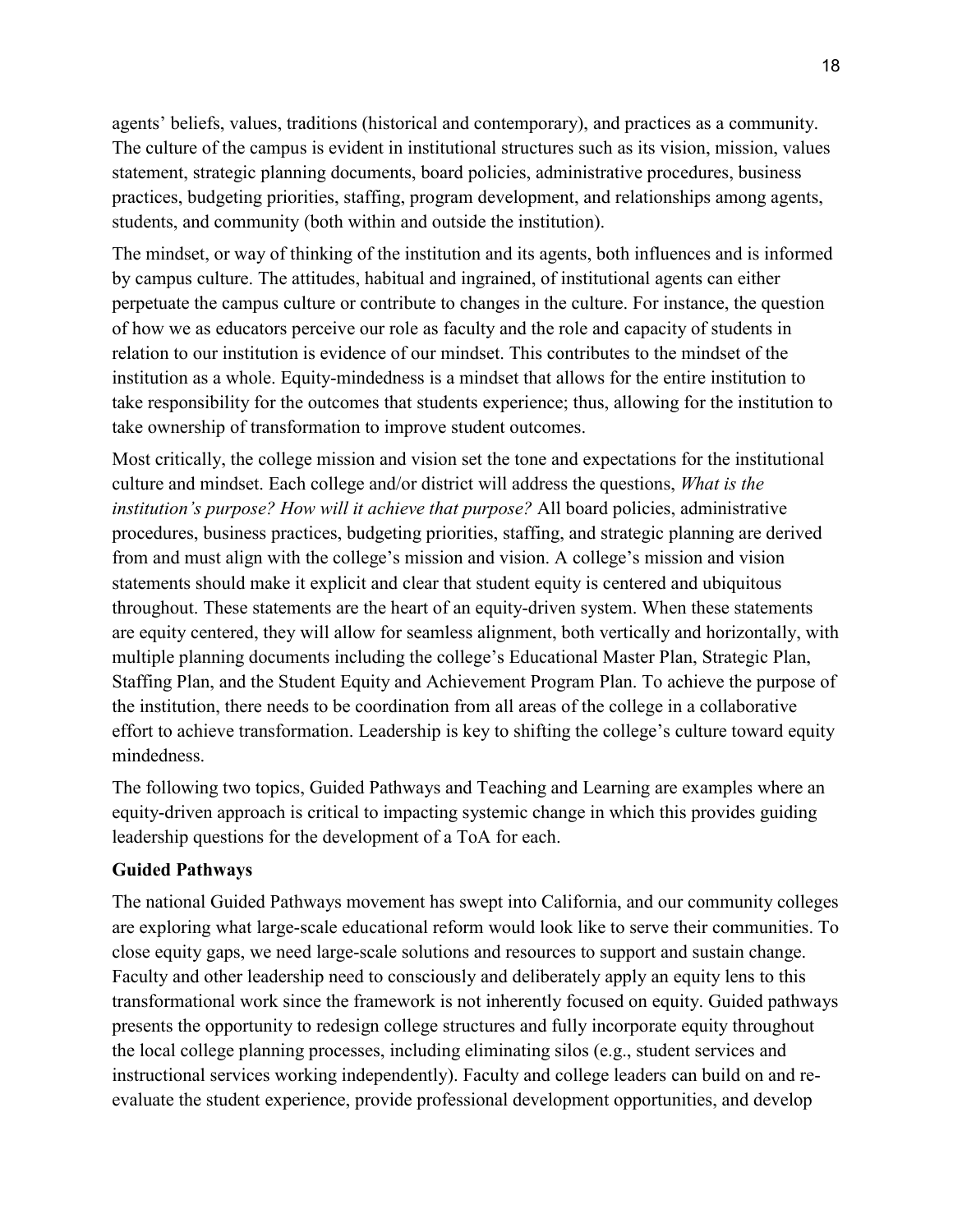equity-based policies to close opportunity gaps and advance student success outcomes for disproportionately impacted students.

## **Teaching and Learning**

Teaching and learning are the core elements of the educational experience of and relationship between faculty and students. In *Basic Skills as a Foundation for Student Success in the California Community Colleges*, Contextualized Teaching and Learning (CTL) is identified as a strategy that actively engages students and promotes improved learning and skills development. CTL has been defined in different ways, based on the intent of the group championing its use. The United States Department of Education Office of Vocational and Adult Education (2001) characterized CTL as a "conception of teaching and learning that helps teachers relate subject matter content to real world situations" (Berns & Erickson, 2001, p. 2). Chris Mazzeo (2008) broadened the definition, describing CTL as a "diverse family of instructional strategies designed to more seamlessly link the learning of foundational skills and academic or occupational content by focusing teaching and learning squarely on concrete applications in a specific context that is of interest to the student" (p. 4). (add references)

Today, CTL is defined as a group of instructional strategies designed to link the learning of basic skills with academic or occupational content by focusing teaching and learning directly on concrete applications in a specific career context that is of interest to students. CTL becomes culturally responsive teaching (CRT) when it is responsive and relevant to the cultural experiences and practices of students (Ladson-Billings 1994).

Within the context of the Guided Pathways movement, CTL and CRT provide faculty a tremendous opportunity to re-envision teaching and learning when applied through an equityminded framework. In applying CTL and CRT, students are taught concepts in context, which can accomplish all of the following:

- Making learning relevant to students' lived experiences
- Deepening understanding of concepts including culture knowledge and perspectives
- Engaging students in content areas early, leading to better retention and persistence
- Increasing learner confidence
- Enhancing interest in long-term goals and education

While the facilitator of CTL and CRT is the faculty member, CLT and CRT cannot solely be dependent on that particular faculty member. In an equity-driven system, the culture of the college, curriculum development processes, policies, and professional development programs must unequivocally support and demand the use of CTL and CRT throughout the institution, in every student-faculty interaction.

There are different ways to apply CTL and CRT. Some examples include:

- Teaching linked courses Writing and Computer Science and dovetailing assignments.
- Evaluating and revising assignments. Removing bias language (e.g., transphobic or gendered). Adding culturally relevant examples and language (e.g., being aware of the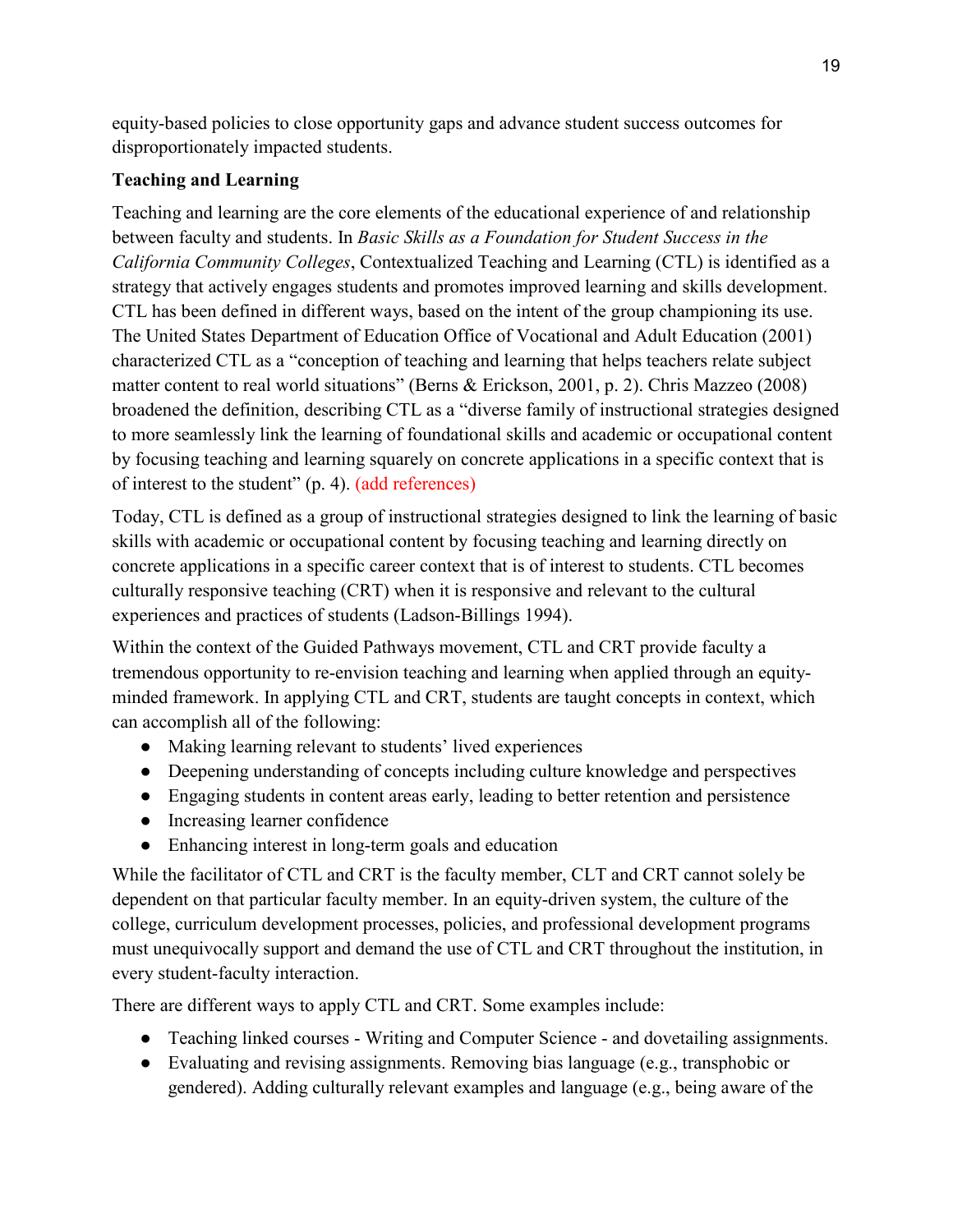diversity of examples). Connecting assignments to real world examples and career areas linked to the discipline.

- Incorporate authors and textbooks that are written by women, people of color, and LBGTQIA people.
- Stop making assumptions. Ask students questions to get to know them. This information should provide you the information necessary to make your curriculum relevant to them.
- Survey your students regularly to assess your use of CRT and modify accordingly.

# **SUSTAINING AN EQUITY-DRIVEN SYSTEM**

Once equity has been infused into college planning and decision-making processes, colleges will need to sustain their newly transformed equity-driven system. Systems are composed of people. The most critical step in sustaining an equity-driven system is to hire and retain employees that are in alignment with an equity-driven system. This specifically aligns to the second minimum qualification for all faculty as specified in Title 5, §87360 *include a sensitivity to and understanding of the diverse academic, socioeconomic, cultural, disability, and ethnic backgrounds of community college students*.

All employees play an integral role. All hiring and retention practices should be reviewed to ensure the college is recruiting, hiring, and supporting equity minded individuals. In addition, colleges need to evaluate systemic barriers, implicit bias, how race and racism intersect with cultural identities and experienced inequities, and cultural ideology that may cause detours.

Students, faculty, staff, administrators, and governing board members, throughout the institution need opportunities for professional development that engage equity-minded practices including pedagogy/andragogy, data analysis, student learning outcomes (SLO), cultural competency, culturally relevant curriculum, and program development and design to reinforce and strengthen an equity-driven system. These opportunities should be built into the professional development plans for an institution and academic senates should take the lead on setting the faculty professional development agenda for the institution.

Teaching and learning are at the crux of our higher education institutions. Faculty have primacy over curriculum and student learning outcomes (SLO) development and assessment. Student equity data analysis and data literacy are crucial skills that are needed to sustain an equity driven system (see Appendix).

Institutional evaluation and assessment also relies on the analysis of student equity data and strong data literacy skills. In particular, faculty have the most effect on the local designated processes of program review. These processes are developed and established by Board Policy and Administrative Procedure in collaboration between faculty and administration. Continuous review of policy is critical to sustaining an equity-driven system.

Institutional transformation often seems to require more work, especially if people are operating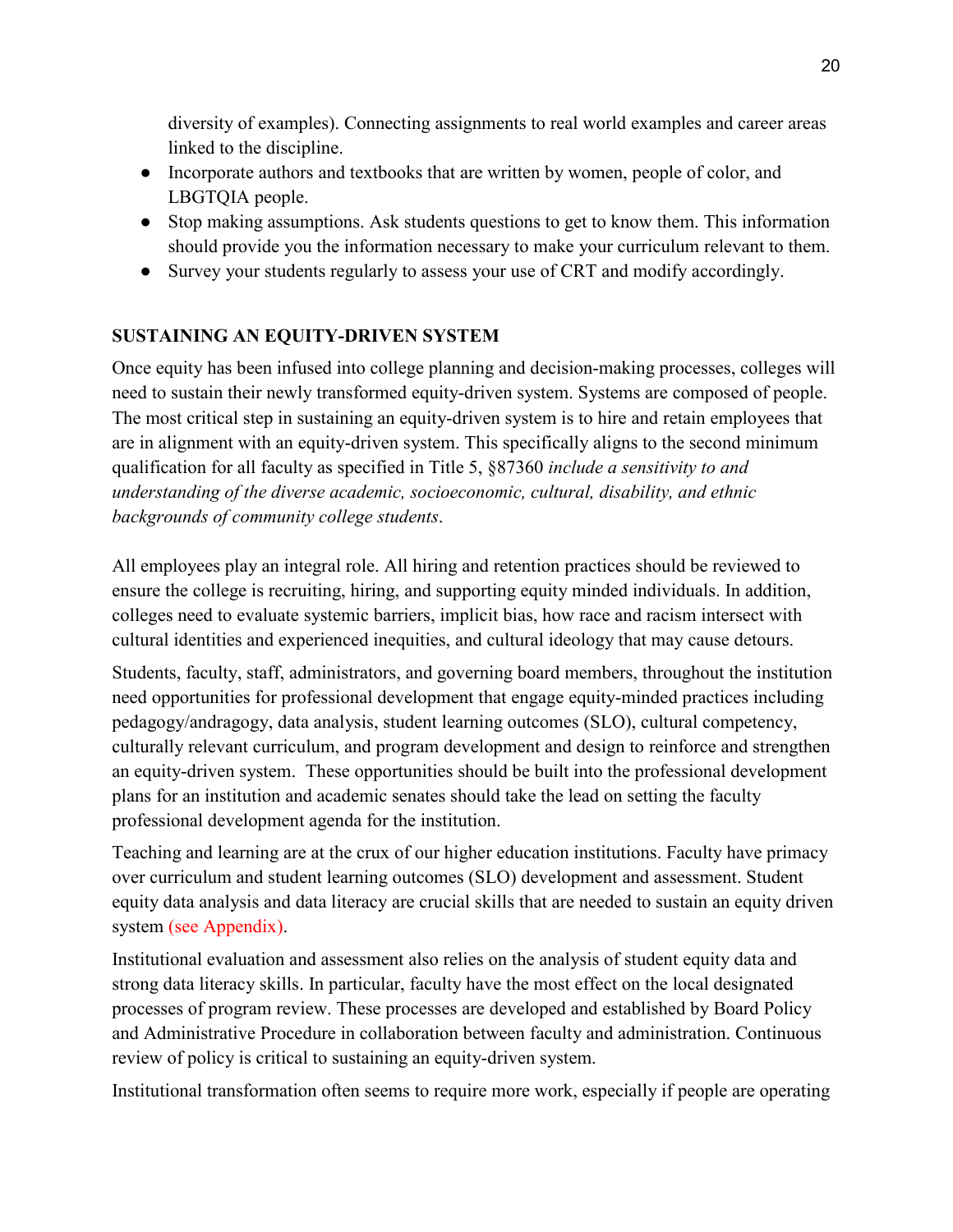under a current model, while also trying to implement a new one. It is critical that working conditions also adjust with the additional roles and responsibilities of those tasked with implementing change. Leadership must consider ways to redistribute work or properly compensate employees under bargaining unit conditions who should be consulted regularly.

An equity-driven system cannot be sustained without engaging students and understanding the student experience. Each student in the California Community College system is unique. Because of the dynamic of students served throughout the system, there is no clear answer to what a student really experiences throughout their educational endeavors. It is evident what students experience at community college is different from what many faculty, staff, and administrators assume it is. Campus leaders are responsible, beyond the classroom, to understand the student experience. While often analyzed by the policies and practices already in place at the local college, these may be designed with certain inaccurate assumptions about what students need support with and the external obstacles and barriers that may prevent their success. However, when policies and practices are implemented based on incorrect assumptions, the processes may not be deemed effective.

What do colleges need to know about the student to enhance and support the student experience? Of equal value are quantitative and qualitative data to provide evidence for both what a college is doing well or could be enhanced. What else would benefit the college to know about students' experiences? It is ideal to consider student voices of former students, graduates, and prospective students to inform ongoing efforts to impact necessary change.

### **SUMMARY AND CONCLUSION**

Student equity is essential for the success of our students, our colleges, and our communities. California community colleges are obligated to local goal setting processes and developing student equity and achievement plans through deliberate and collegial mechanisms that ensure access to culturally responsive programs and services, while recognizing that a local commitment to student equity, analyzing and tracking data, and deliberate implementation through a theory of action is complex.

Local academic senates have both a privilege and responsibility to work deliberately to ensure student support and success through their educational experience. The ASCCC provides recommendations to work intentionally and with accountability toward establishing equitydriven systems. A commitment to equity requires a predetermination of "how" a local college/district will embark on these efforts, as well as recognizing that this transformation may lead to fierce conversations, action, and evaluation of progress.

The Academic Senate for California Community Colleges has a long history of promoting equity. The continual support of equity is documented in articles, publications, and resolutions and through proactive efforts in the organization's strategic planning processes. The ASCCC recognizes that all students deserve the opportunity to develop, learn, and grow within and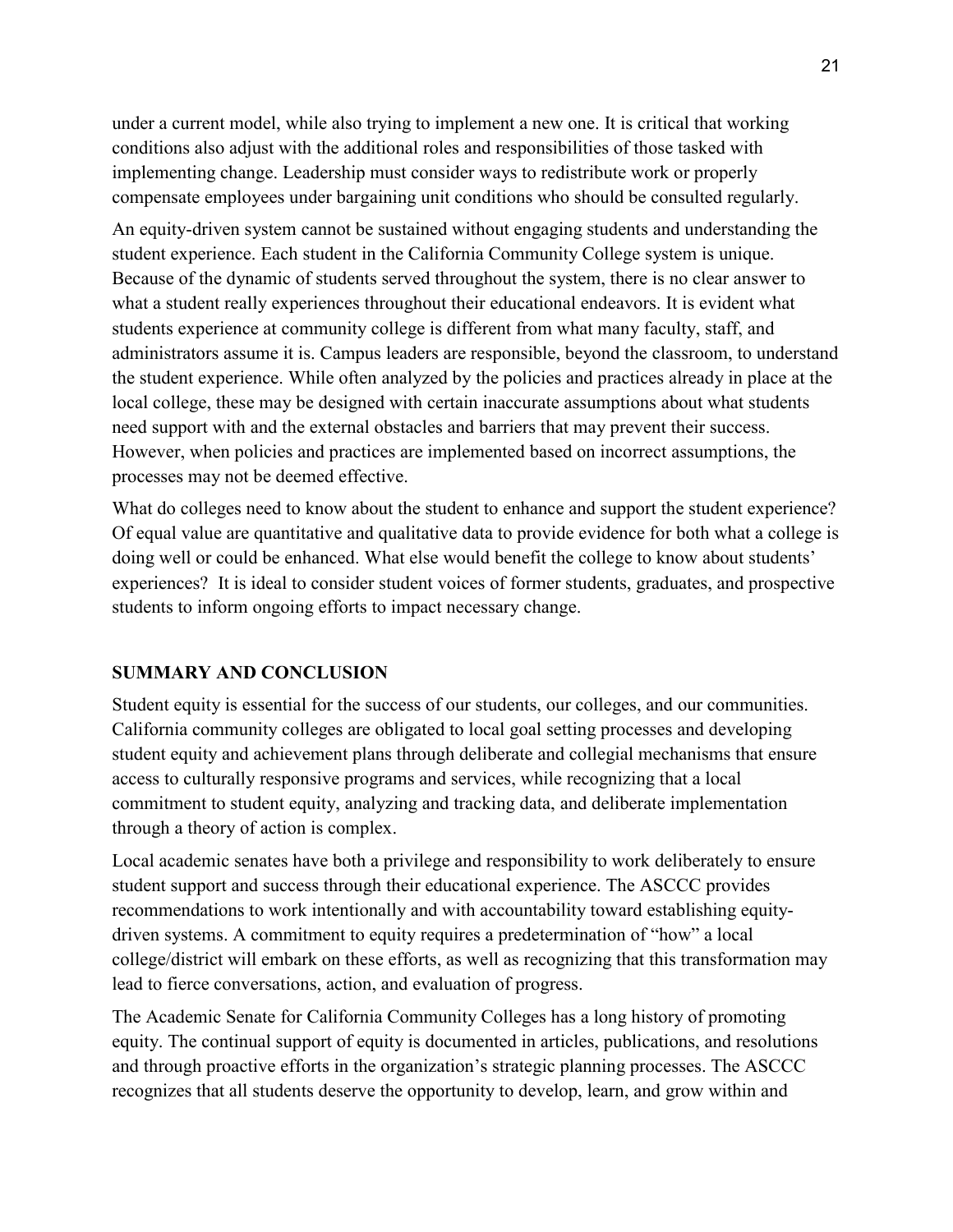throughout the California Community Colleges system. Therefore, transformation for student equity and achievement ensures that all students receive the support and services through their educational endeavors that are required to reach their potential.

### **RECOMMENDATIONS**

Student equity requires transformation in re-envisioning the student experience through an equity lens and an institutional commitment to enhance the success of all students. The following recommendations are intended to facilitate the development of an equity-driven system by integrating equity and provide a framework for accountability, sustainability, partnerships, and professional development. The Academic Senate for California Community Colleges recommends the following to the Board of Governors, colleges and districts, and local academic senates:

## **Board of Governors**

- 1. Center an equity-driven system framework by integrating the Board's goals of diversity, equity, and inclusion into the Vision for Success. (Integration)
- 2. Regularly review and revise the Board's diversity, equity, and inclusion statement. (Sustainability)
- 3. Develop an ongoing assessment and evaluation strategy based on the diversity, equity, and inclusion statement, which can be used to evaluate board decisions on funding and policy making. (Accountability)
- 4. Regularly review and revise as necessary Title 5 language, the mission of California Community College system, Equal Employment Opportunity plan templates, and any required documentation/forms, in conjunction with statewide stakeholders through existing statewide advisories and Consultation Council, using an equity-driven system framework. (Sustainability and Partnership)
- 5. Appropriately support the development of an equity-driven system through policy making and fund allocation to sustain system-wide program development and professional development and leadership opportunities for all system constituents. (Professional Development)

# **Colleges and Districts**

- 1. Develop an action plan that will transform each college into an equity-driven institution to drive transformation throughout the college and district. Within this process, define and integrate principles of equity, diversity, and inclusion into the college's vision, mission and values statements, and strategic planning documents. (Integration and Partnership)
- 2. Develop an ongoing assessment and evaluation that utilizes data to prioritize, assess, evaluate, and revise decision-making processes, policies, procedures, programs, budget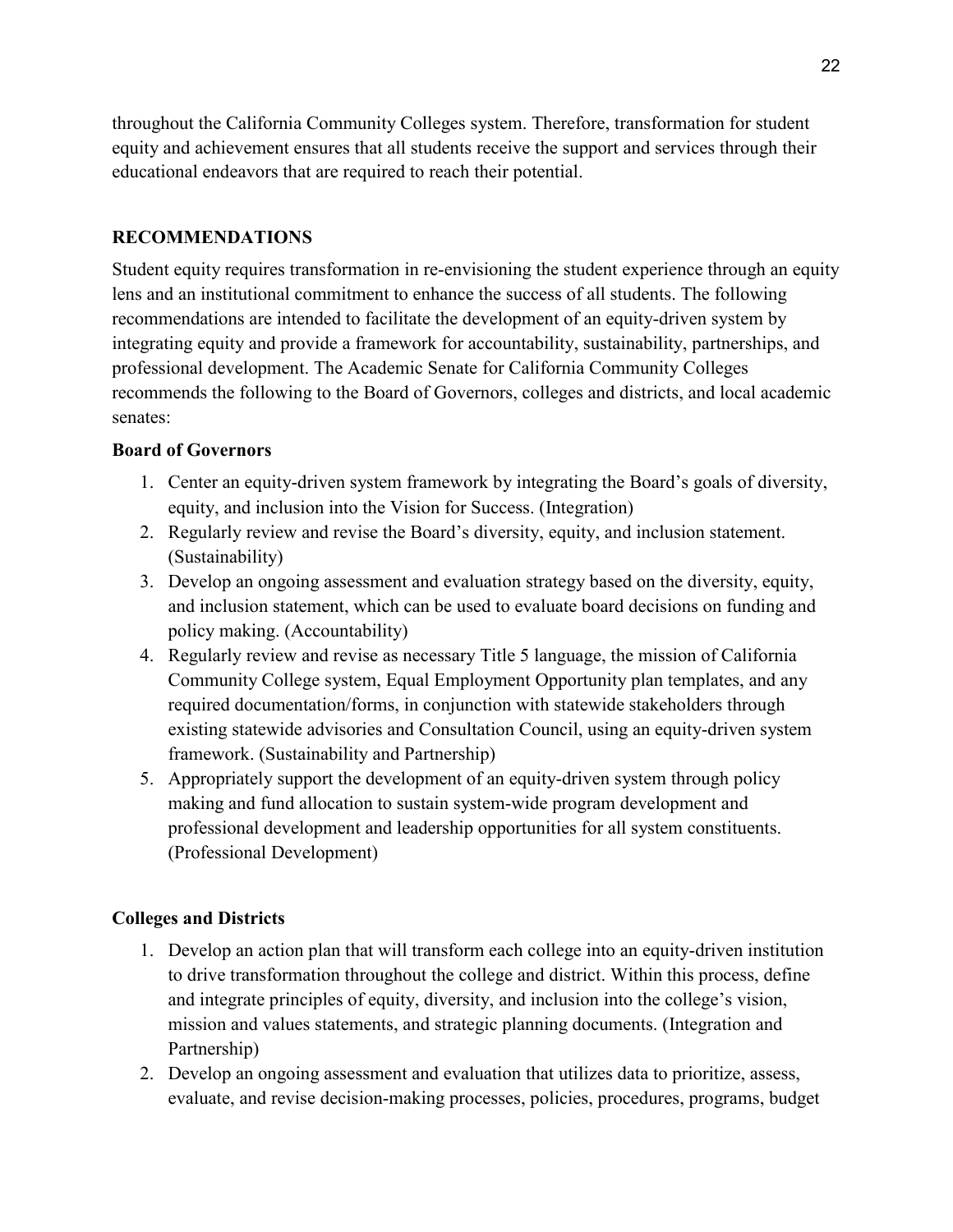development, and professional development/ leadership opportunities at every level of the college and district aligned with the college's ToA or action plan. (Accountability)

- 3. Appropriately fund and develop the institution's research capacity, data literacy, and link to an equity-driven system framework. (Accountability)
- 4. Create and sustain an equity-minded culture by reviewing and revising local hiring policies, procedures, and practices to (a) seek, hire, and retain equity-minded practitioners; (b) eliminate bias and other barriers to hiring diverse faculty and staff; and (c) close opportunity gaps, especially for our minoritized students. (Sustainability and Accountability)
- 5. Appropriately fund and support leadership and professional development opportunities to enhance equity-mindedness and cultural competency, including but not limited to: (a) engaging in implicit bias training for hiring committee members; (b) learning and practicing culturally relevant teaching and contextualized teaching and learning; (c) developing data literacy for equity-minded practitioners; and (d) centering equity in guided pathways frameworks. (Professional Development)

### **Local Academic Senates**

- 1. Lead the development of a college action plan to transform the college into an equitydriven institution. In addition, the local academic senate should develop its own action plan to integrate an equity framework into the decision-making and recommending practices embedded in the 10+1. (Integration)
- 2. Ensure faculty leadership as the institution evaluates data used to prioritize, assess, evaluate, and revise decision-making processes, policies, procedures, program and curriculum development, budget development processes, professional development and leadership opportunities, and other 10+1 areas as aligned with the action plan. (Accountability)
- 3. Engage all college and district stakeholders (e.g., full/part-time faculty, students, staff, administrators, board members, community) in critical conversations to shift ideologies to foster an equity-driven institution to improve student outcomes, including student learning outcomes, especially through the development of a guided pathways framework, emphasizing culturally relevant teaching and contextualized teaching and learning, and integrating academic and support services. (Partnerships)
- 4. Review and revise policies and procedures through an equity-driven framework, especially as they apply to program review and institutional planning and budget development. (Integration and Sustainability)
- 5. Evaluate recruitment, hiring, and retention policies and procedures of faculty positions and the internal appointment processes of the academic senate through the lens of equity and any adopted action plan. (Integration and Sustainability)

### **REFERENCES**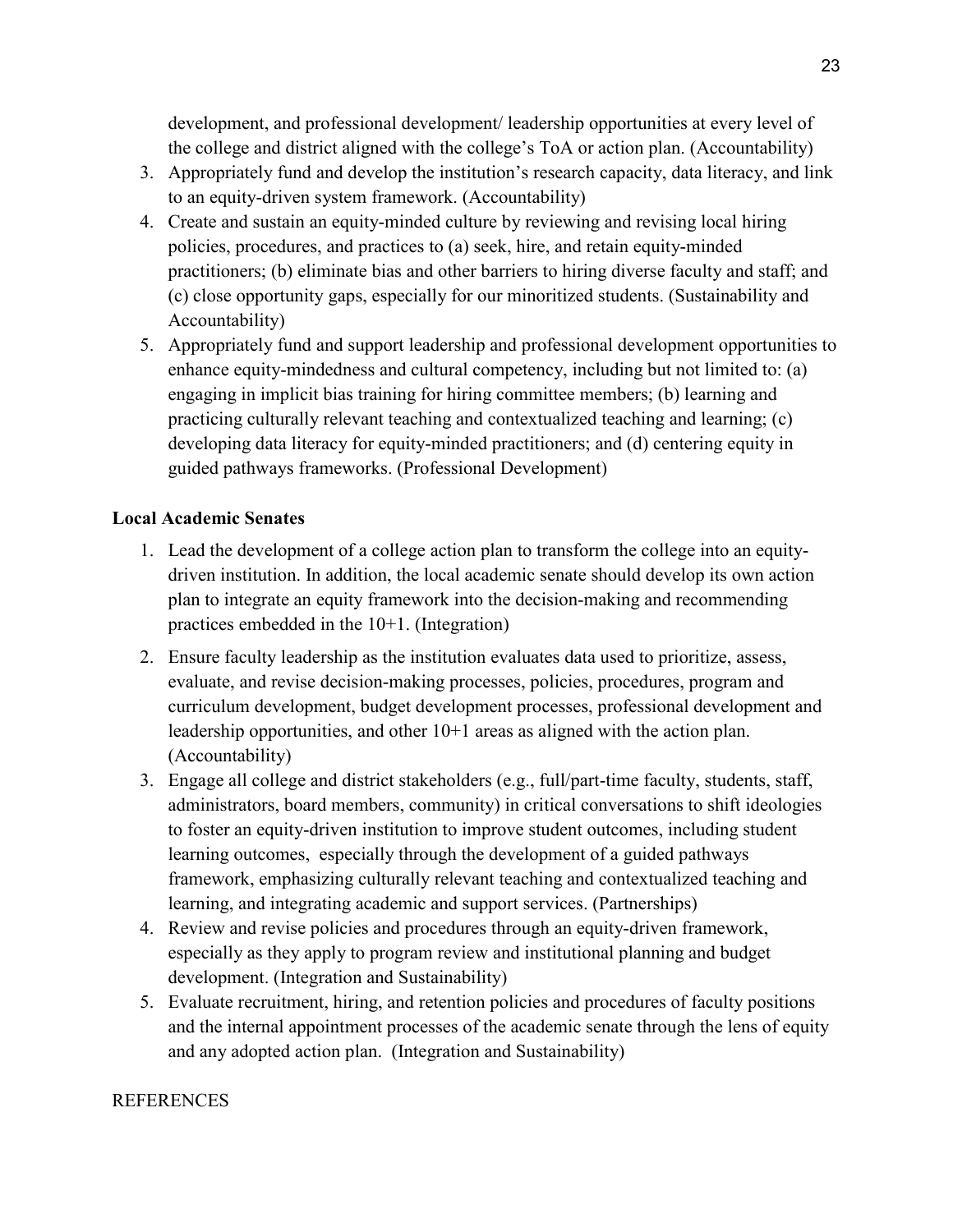Academic Senate for California Community Colleges. (2012). Inclusivity statement. Retrieved from Academic Senate for California Community Colleges website: https://www.asccc.org/inclusivity-statement.

Academic Senate for California Community Colleges. (2018a). Implementation plan goals. Retrieved from Academic Senate for California Community Colleges website: https://asccc.org/sites/default/files/ASCCC\_Implementation\_Plan.pdf.

Academic Senate for California Community Colleges. (2018b). Strategic plan. Retrieved from Academic Senate for California Community Colleges website: https://www.asccc.org/sites/default/files/Final\_Strategic\_Plan\_April\_14\_2018.pdf.

Bensimon, E. M. (2012). The equity scorecard: Theory of change. In E. M. Bensimon & L. Malcom (Eds.), Confronting equity issues on campus: Implementing the equity scorecard in theory and practice (pp. 17-44). Sterling, VA: Stylus.

Borgman-Arboleda, C. (2012). Developing your theory of action: A facilitation guide. Evaluation Collaborative. Retrieved from: https://actionevaluation.org/wpcontent/uploads/Theory-of-Action-Facilitation-Guide\_2012\_opt.pdf.

## RESOURCES

2017-19 Integrated Plan: Basic Skills Initiative, Student Equity, and Student Success and Support Program. (2017). Retrieved from California Community Colleges Chancellor's Office website: https://www.cccco.edu/-/media/CCCCO-Website/About-Us/Divisions/Educational-Services-and-Support/Academic-Affairs/Whats-New/Files/AA17-12\_SS17- 04 BSI SE SSSP\_Integrated\_Plan\_2017-2019\_pdf.ashx

Academic Senate for California Community Colleges. (1993, March). Affirmative action regulations: Guidelines with questions and answers. Retrieved from Academic Senate for California Community Colleges website:

https://www.asccc.org/sites/default/files/publications/Regulations Guidelines 0.pdf.

Academic Senate for California Community Colleges. (2010). Data 101; Guiding principles for faculty. Retrieved from Academic Senate for California Community Colleges website: https://www.asccc.org/sites/default/files/publications/Data101Feb2010\_0.pdf.

Accrediting Commission for Community and Junior Colleges. (2018, September). Guide to institutional self-evaluation, improvement, and peer review. Retrieved from Accrediting Commission for Community and Junior Colleges Website: https://accjc.org/wpcontent/uploads/Guide-to-Institutional-Self-Evaluation-Improvement-and-Peer-Review.pdf.

The Anne E. Casey Foundation. (2019). Equity and Inclusion. Retrieved from The Anne E. Casey Foundation website: https://www.aecf.org/work/equity-and-inclusion/

Borgman-Arboleda, Catherine. (2012, December 5). Theory of action/theory of change: basic steps. Action Evaluation Collaborative. Retrieved from https://actionevaluation.org/theory-of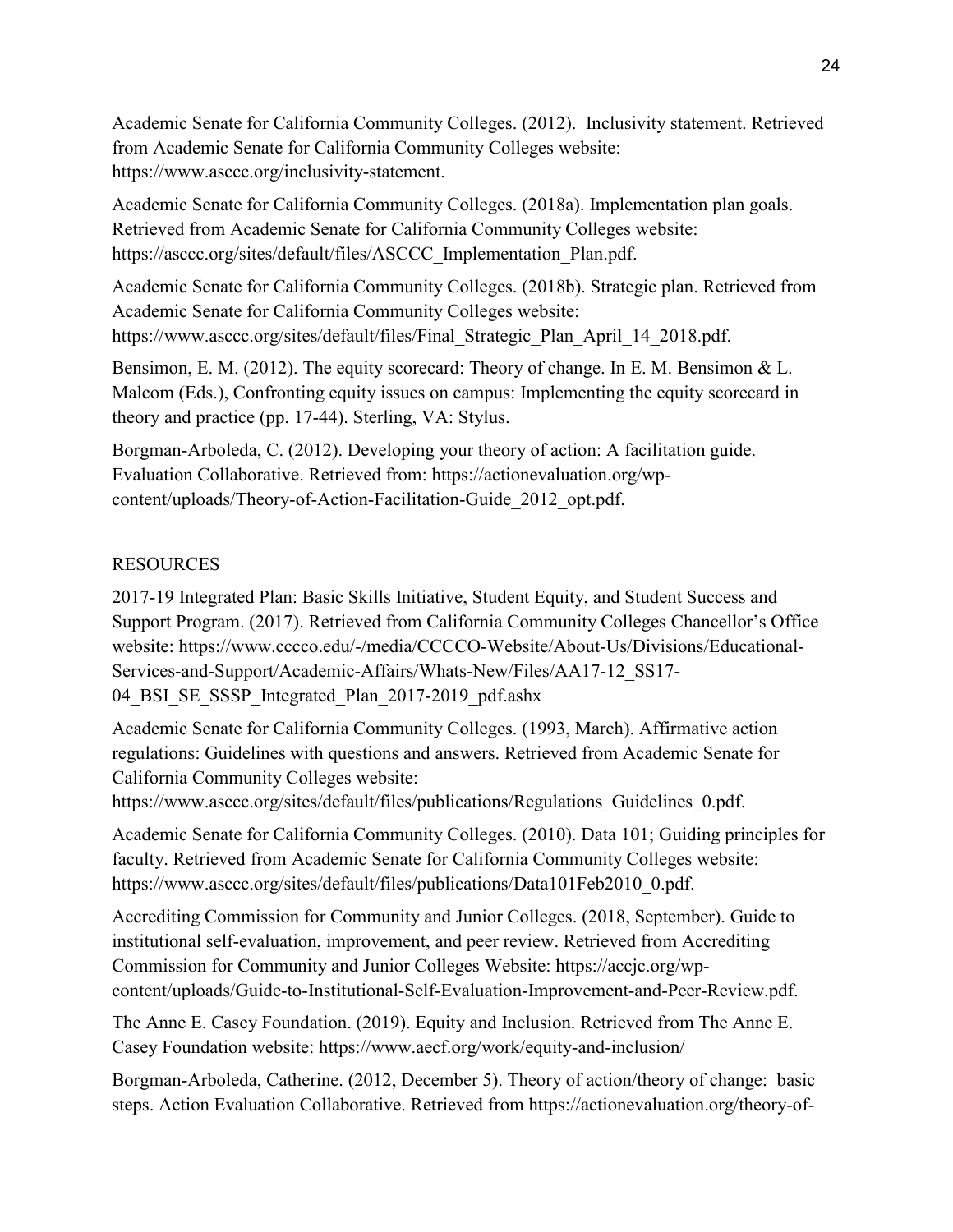actiontheory-of-changebasicsteps/.

California Community Colleges Chancellor's Office. (2016). About guided pathways. Retrieved from California Community Colleges Chancellor's Office website: http://cccgp.cccco.edu/About-Guided-Pathways

California Community Colleges Chancellor's Office. (2018). Student success metrics. Retrieved from California Community Colleges Chancellor's Office website: https://digitalfutures.cccco.edu/Projects/Student-Success-Metrics.

California Community Colleges Chancellor's Office. (2019). Student equity. Retrieved from California Community Colleges Chancellor's Office website: https://www.cccco.edu/About-Us/Chancellors-Office/Divisions/Educational-Services-and-Support/Special-Populations/Whatwe-do/Student-Equity.

California Guided Pathways. (n.d.) Retrieved from https://www.caguidedpathways.org/.

Fried S., Esch C., & Supinger A. (2017). Strengthening the California Community Colleges to meet California's needs. Retrieved from Foundation for California Community Colleges website: https://vision.foundationccc.org/.

Gazmuri, S., Petty, S. & Porter, E. (2010, December). The Equity-Driven Systems Change (ESC) Model: A Toolkit for Improving Institutional Practice and Student Outcomes. California Tomorrow. Retrieved from https://skylinecollege.edu/seeed/assets/resources/ESC-Toolkit.pdf.

Item 2.8: Recommendations from the Vision for Success Diversity, Equity and Inclusion Task Force. (2019, September16-17). California Community Colleges Board of Governors Meeting Agenda. Retrieved from California Community Colleges Chancellor's Office website: https://www.cccco.edu/-/media/CCCCO-Website/Files/BOG/2019/bog-agenda-09- 2019.ashx?la=en&hash=5C6F2741C4B7A317F1270C0E0F214B918F9E72ED

Ladson-Billings, G. (1994). The dreamkeepers. San Francisco: Jossey-Bass Publishing Co.

Law Insider. (n.d.) Definition of American Indian or Alaskan Native. Retrived from Law Insider Website: https://www.lawinsider.com/dictionary/american-indian-or-alaska-native.

Leverett, L. (n.d.). Equity Centered Capacity Building: Essential Approaches for Excellence and Sustainable School Systems Transformation. Retrieved from Equity Centered Capacity Building Website: https://capacitybuildingnetwork.org/article10/.

PolicyLink. (2018). Equity manifesto. Retrieved from PolicyLink Website: https://www.policylink.org/resources-tools/equity-manifesto.

LEGISLATION AND REGULATIONS

California Code of Regulations §51026 Student equity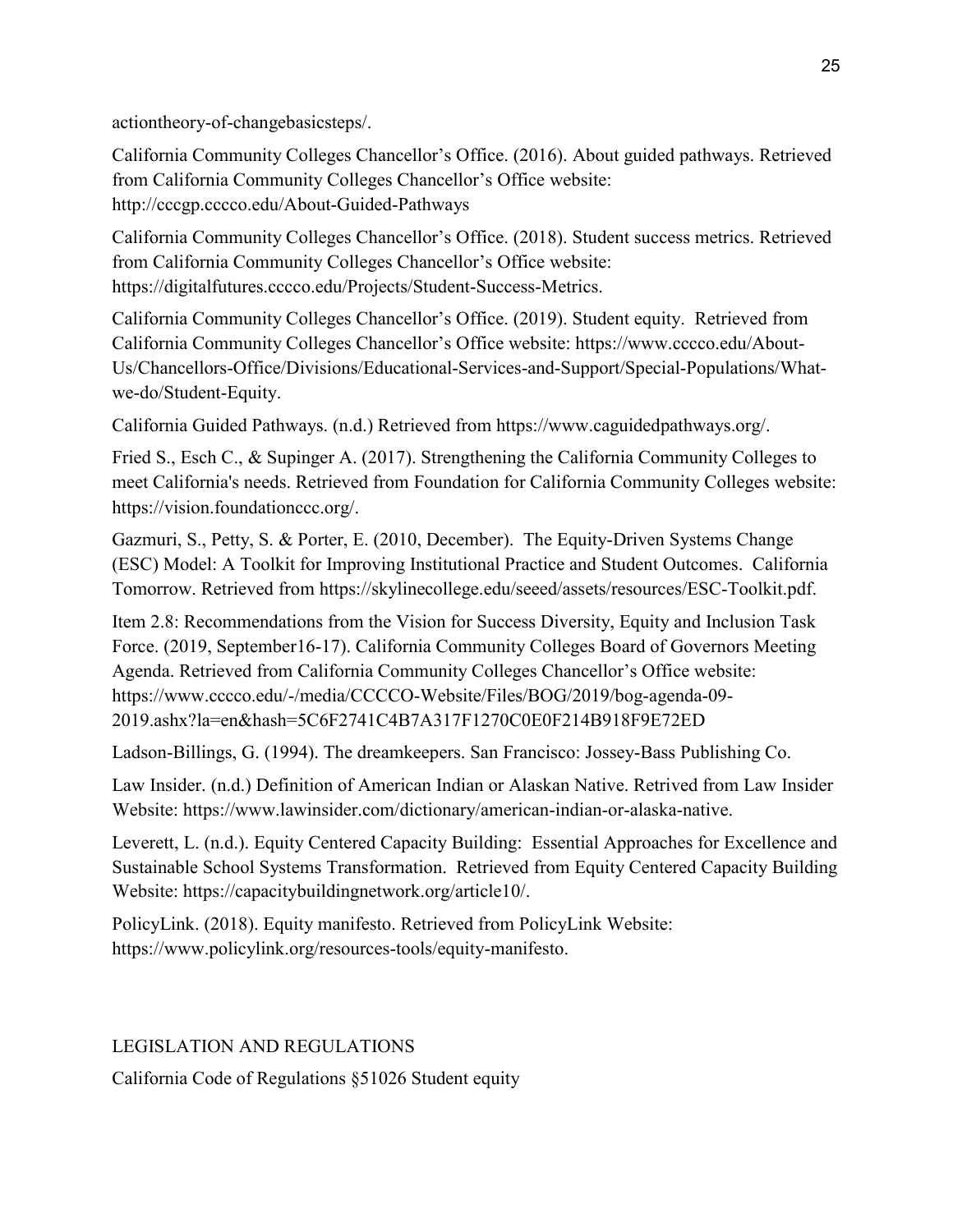California Code of Regulations §54220 Student equity plans California Education Code §78222: Student Equity Plans SB 860 Education finance: education omnibus trailer bill. (2014)

### RESOURCES FOR LOCATING EXTERNAL DATA AND RESEARCH

## National Data

Center for Urban Education at USC, The Equity Scorecard (https://cue.usc.edu/tools/the-equityscorecard/): quantitative and qualitative data and inquiry tools for problem-solving to improve the success of students from underrepresented racial-ethnic groups

The Digest of Education Statistics: (https://nces.ed.gov/programs/digest/index.asp): includes the number of schools and colleges, teachers, enrollments, and graduates, in addition to educational attainment, finances, federal funds for education, libraries, and international education, population trends, attitudes on education, education characteristics of the labor force, government finances, and economic trends.

The Integrated Postsecondary Education Data System (IPEDS) (https://nces.ed.gov/ipeds/): from the National Center for Education Statistics: a mandatory reporting system for all postsecondary institutions that participate in any federal student financial aid program to provide student data on enrollment, persistence, degrees/certificates awarded, and on financial aid.

The National Student Clearinghouse® Research Center™(https://nscresearchcenter.org/): provides research on enrollment, transfer, high school graduates, and much more

The U.S. Department of Education's College Scorecard (https://collegescorecard.ed.gov/): a comparison of schools by degree program, size, location, or name.

### State Data

California Community Colleges Chancellor's Office MIS Data Mart (https://datamart.cccco.edu/): provides information about students, courses, student services, outcomes and faculty and staff.

Community College Research Center (https://ccrc.tc.columbia.edu/): provides research specific to community colleges and is heavily involved in Guided Pathways work.

The Launchboard (https://www.cccco.edu/LaunchBoard.aspx): a statewide data system supported by the California Community Colleges Chancellor's Office and hosted by Cal-PASS Plus, provides data on the effectiveness of college programs in both CTE and non-CTE pathways.

O\*Net Online (https://www.onetcenter.org/): contains hundreds of standardized and occupation-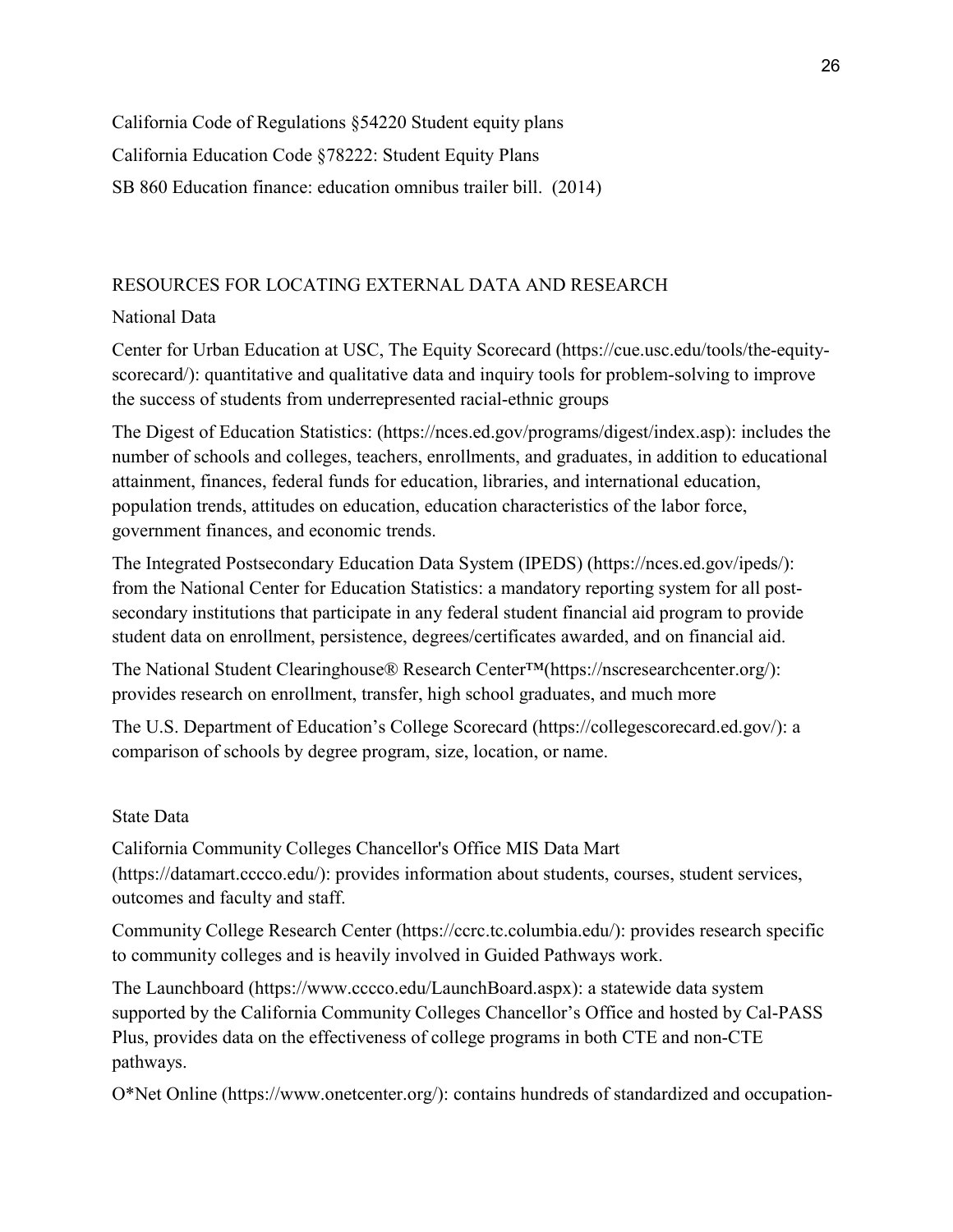specific descriptors on almost 1,000 occupations covering the entire U.S. economy, the skills and abilities needed for those occupations, and job forecasts. Though not exclusive to CA, was developed here.

The Research and Planning Group for California Community Colleges (https://rpgroup.org/): provides research and analysis on general elements of CA's community college landscape and topical issues.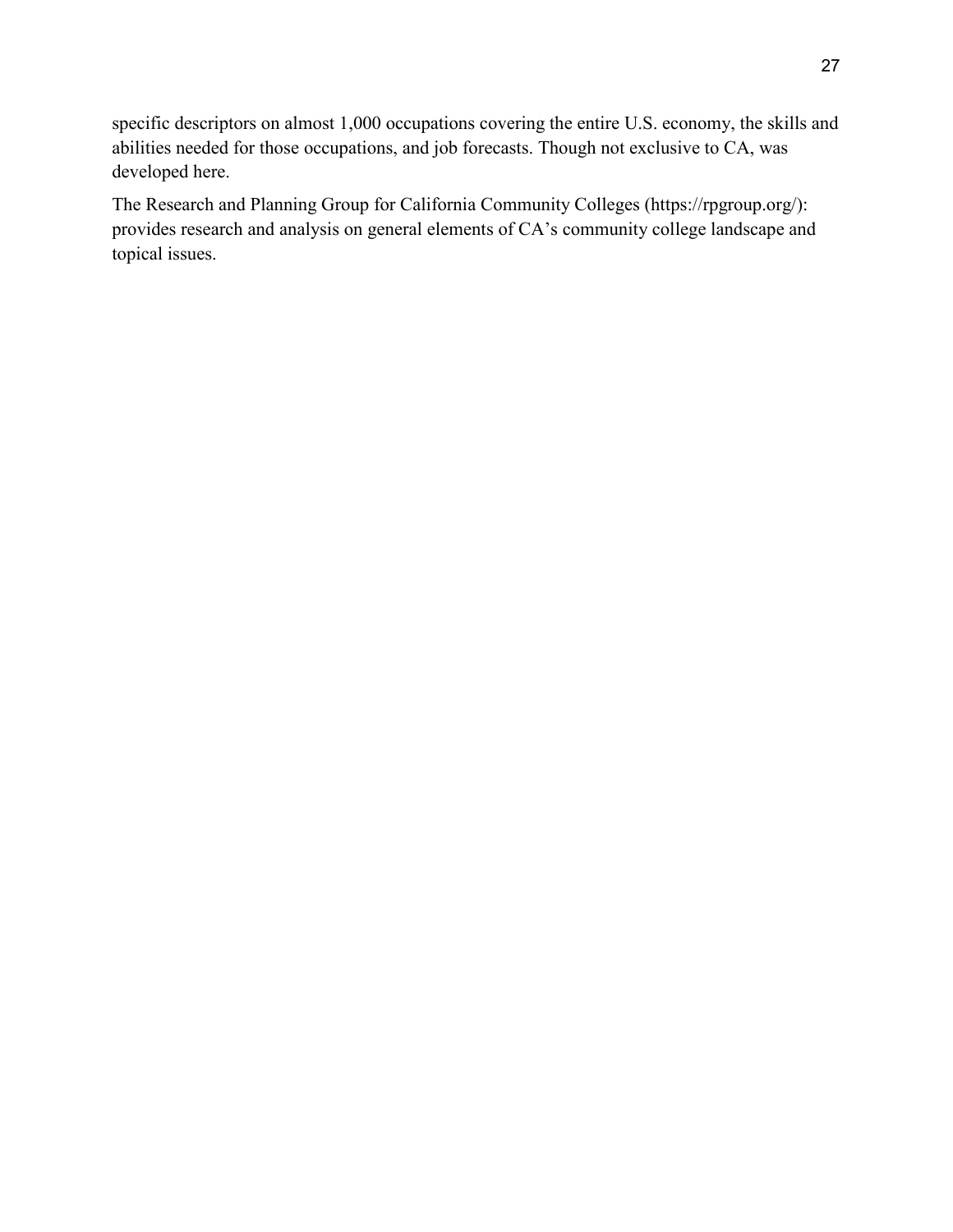#### **REFERENCES**

- Academic Senate for California Community Colleges. (2012). Inclusivity statement. Retrieved from Academic Senate for California Community Colleges website: [https://www.asccc.org/inclusivity-statement.](https://www.asccc.org/inclusivity-statement)
- Academic Senate for California Community Colleges. (2018a). Implementation plan goals. Retrieved from Academic Senate for California Community Colleges website: [https://asccc.org/sites/default/files/ASCCC\\_Implementation\\_Plan.pdf.](https://asccc.org/sites/default/files/ASCCC_Implementation_Plan.pdf)
- Academic Senate for California Community Colleges. (2018b). Strategic plan. Retrieved from Academic Senate for California Community Colleges website: [https://www.asccc.org/sites/default/files/Final\\_Strategic\\_Plan\\_April\\_14\\_2018.pdf.](https://www.asccc.org/sites/default/files/Final_Strategic_Plan_April_14_2018.pdf)
- Bensimon, E. M. (2012). The equity scorecard: Theory of change. In E. M. Bensimon & L. Malcom (Eds.), *Confronting equity issues on campus: Implementing the equity scorecard in theory and practice* (pp. 17-44). Sterling, VA: Stylus.
- Borgman-Arboleda, C. (2012). *Developing your theory of action: A facilitation guide.*  Evaluation Collaborative. Retrieved from: [https://actionevaluation.org/wp](https://actionevaluation.org/wp-content/uploads/Theory-of-Action-Facilitation-Guide_2012_opt.pdf)[content/uploads/Theory-of-Action-Facilitation-Guide\\_2012\\_opt.pdf.](https://actionevaluation.org/wp-content/uploads/Theory-of-Action-Facilitation-Guide_2012_opt.pdf)

#### **RESOURCES**

- 2017-19 Integrated Plan: Basic Skills Initiative, Student Equity, and Student Success and Support Program. (2017). Retrieved from California Community Colleges Chancellor's Office website: [https://www.cccco.edu/-/media/CCCCO-Website/About-](https://www.cccco.edu/-/media/CCCCO-Website/About-Us/Divisions/Educational-Services-and-Support/Academic-Affairs/Whats-New/Files/AA17-12_SS17-04_BSI_SE_SSSP_Integrated_Plan_2017-2019_pdf.ashx)[Us/Divisions/Educational-Services-and-Support/Academic-Affairs/Whats-](https://www.cccco.edu/-/media/CCCCO-Website/About-Us/Divisions/Educational-Services-and-Support/Academic-Affairs/Whats-New/Files/AA17-12_SS17-04_BSI_SE_SSSP_Integrated_Plan_2017-2019_pdf.ashx)[New/Files/AA17-12\\_SS17-04\\_BSI\\_SE\\_SSSP\\_Integrated\\_Plan\\_2017-2019\\_pdf.ashx](https://www.cccco.edu/-/media/CCCCO-Website/About-Us/Divisions/Educational-Services-and-Support/Academic-Affairs/Whats-New/Files/AA17-12_SS17-04_BSI_SE_SSSP_Integrated_Plan_2017-2019_pdf.ashx)
- Academic Senate for California Community Colleges. (1993, March). *Affirmative action regulations: Guidelines with questions and answers*. Retrieved from Academic Senate for California Community Colleges website:

https://www.asccc.org/sites/default/files/publications/Regulations Guidelines 0.pdf.

- Academic Senate for California Community Colleges. (2010). *Data 101; Guiding principles for faculty*. Retrieved from Academic Senate for California Community Colleges website: [https://www.asccc.org/sites/default/files/publications/Data101Feb2010\\_0.pdf.](https://www.asccc.org/sites/default/files/publications/Data101Feb2010_0.pdf)
- Accrediting Commission for Community and Junior Colleges. (2018, September). *Guide to institutional self-evaluation, improvement, and peer review*. Retrieved from Accrediting Commission for Community and Junior Colleges Website: [https://accjc.org/wp](https://accjc.org/wp-content/uploads/Guide-to-Institutional-Self-Evaluation-Improvement-and-Peer-Review.pdf)[content/uploads/Guide-to-Institutional-Self-Evaluation-Improvement-and-Peer-](https://accjc.org/wp-content/uploads/Guide-to-Institutional-Self-Evaluation-Improvement-and-Peer-Review.pdf)[Review.pdf.](https://accjc.org/wp-content/uploads/Guide-to-Institutional-Self-Evaluation-Improvement-and-Peer-Review.pdf)
- The Anne E. Casey Foundation. (2019). Equity and Inclusion. Retrieved from The Anne E. Casey Foundation website:<https://www.aecf.org/work/equity-and-inclusion/>
- Borgman-Arboleda, Catherine. (2012, December 5). Theory of action/theory of change: basic steps. *Action Evaluation Collaborative*. Retrieved from [https://actionevaluation.org/theory-of-actiontheory-of-changebasicsteps/.](https://actionevaluation.org/theory-of-actiontheory-of-changebasicsteps/)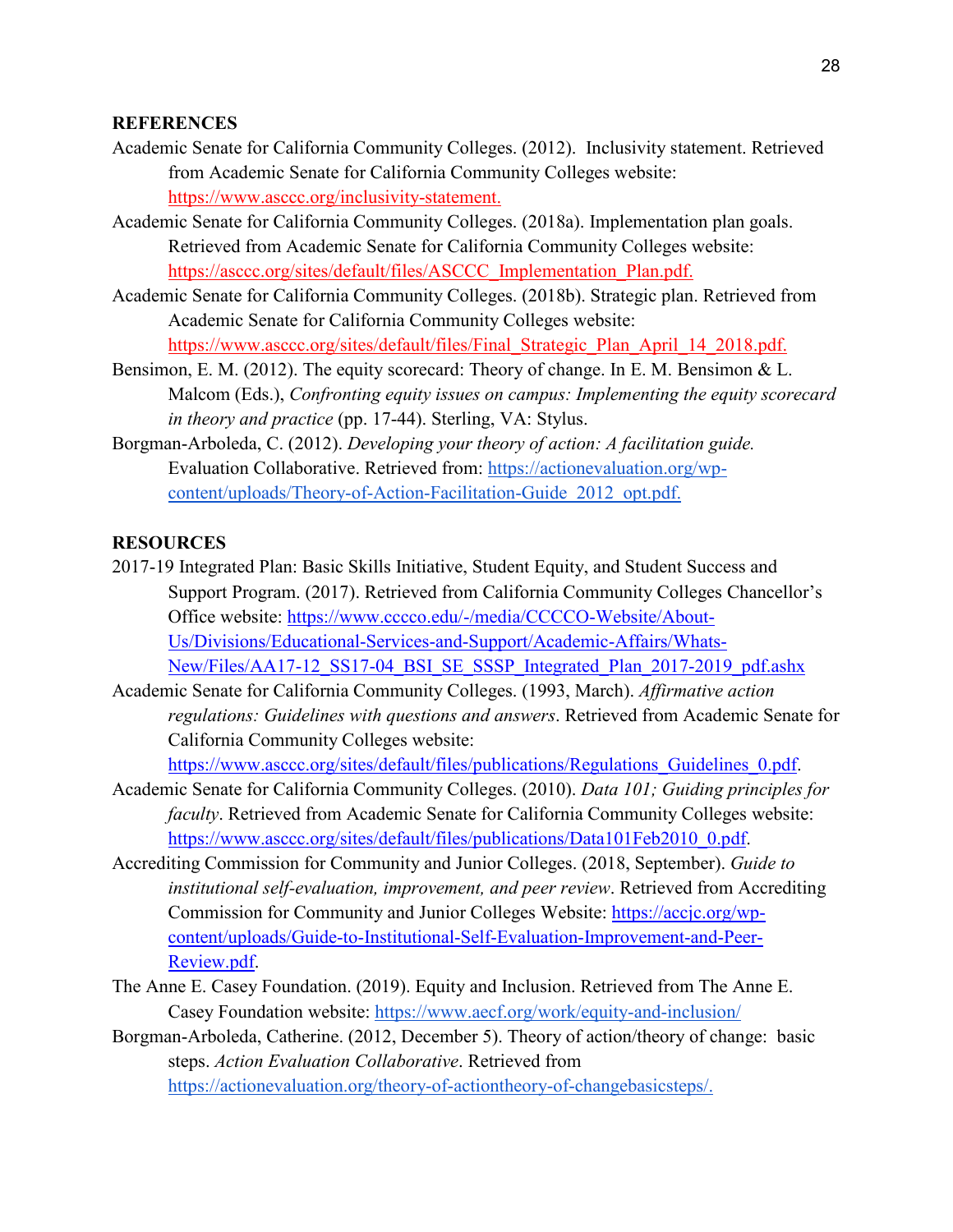- California Community Colleges Chancellor's Office. (2016). About guided pathways. Retrieved from California Community Colleges Chancellor's Office website: <http://cccgp.cccco.edu/About-Guided-Pathways>
- California Community Colleges Chancellor's Office. (2018). Student success metrics. Retrieved from California Community Colleges Chancellor's Office website: [https://digitalfutures.cccco.edu/Projects/Student-Success-Metrics.](https://digitalfutures.cccco.edu/Projects/Student-Success-Metrics)
- California Community Colleges Chancellor's Office. (2019). Student equity. Retrieved from California Community Colleges Chancellor's Office website: [https://www.cccco.edu/About-Us/Chancellors-Office/Divisions/Educational-Services](https://www.cccco.edu/About-Us/Chancellors-Office/Divisions/Educational-Services-and-Support/Special-Populations/What-we-do/Student-Equity)[and-Support/Special-Populations/What-we-do/Student-Equity.](https://www.cccco.edu/About-Us/Chancellors-Office/Divisions/Educational-Services-and-Support/Special-Populations/What-we-do/Student-Equity)
- California Guided Pathways. (n.d.) Retrieved from [https://www.caguidedpathways.org/.](https://www.caguidedpathways.org/)
- Fried S., Esch C., & Supinger A. (2017). Strengthening the California Community Colleges to meet California's needs. Retrieved from Foundation for California Community Colleges website: [https://vision.foundationccc.org/.](https://vision.foundationccc.org/)
- Gazmuri, S., Petty, S. & Porter, E. (2010, December). *The Equity-Driven Systems Change (ESC) Model: A Toolkit for Improving Institutional Practice and Student Outcomes*. California Tomorrow. Retrieved from [https://skylinecollege.edu/seeed/assets/resources/ESC-](https://skylinecollege.edu/seeed/assets/resources/ESC-Toolkit.pdf)[Toolkit.pdf.](https://skylinecollege.edu/seeed/assets/resources/ESC-Toolkit.pdf)
- Item 2.8: Recommendations from the Vision for Success Diversity, Equity and Inclusion Task Force. (2019, September16-17). California Community Colleges Board of Governors Meeting Agenda. Retrieved from California Community Colleges Chancellor's Office website: [https://www.cccco.edu/-/media/CCCCO-Website/Files/BOG/2019/bog-agenda-](https://www.cccco.edu/-/media/CCCCO-Website/Files/BOG/2019/bog-agenda-09-2019.ashx?la=en&hash=5C6F2741C4B7A317F1270C0E0F214B918F9E72ED)[09-2019.ashx?la=en&hash=5C6F2741C4B7A317F1270C0E0F214B918F9E72ED](https://www.cccco.edu/-/media/CCCCO-Website/Files/BOG/2019/bog-agenda-09-2019.ashx?la=en&hash=5C6F2741C4B7A317F1270C0E0F214B918F9E72ED)

Ladson-Billings, G. (1994). The dreamkeepers. San Francisco: Jossey-Bass Publishing Co.

- Law Insider. (n.d.) Definition of American Indian or Alaskan Native. Retrived from Law Insider Website: [https://www.lawinsider.com/dictionary/american-indian-or-alaska-native.](https://www.lawinsider.com/dictionary/american-indian-or-alaska-native)
- Leverett, L. (n.d.). *Equity Centered Capacity Building: Essential Approaches for Excellence and Sustainable School Systems Transformation*. Retrieved from Equity Centered Capacity Building Website: [https://capacitybuildingnetwork.org/article10/.](https://capacitybuildingnetwork.org/article10/)
- PolicyLink. (2018). Equity manifesto. Retrieved from PolicyLink Website: [https://www.policylink.org/resources-tools/equity-manifesto.](https://www.policylink.org/resources-tools/equity-manifesto)

#### **LEGISLATION AND REGULATIONS**

California Code of Regulations §51026 Student equity California Code of Regulations §54220 Student equity plans California Education Code §78222: Student Equity Plans SB 860 Education finance: education omnibus trailer bill. (2014)

Equal Employment Opportunity Plan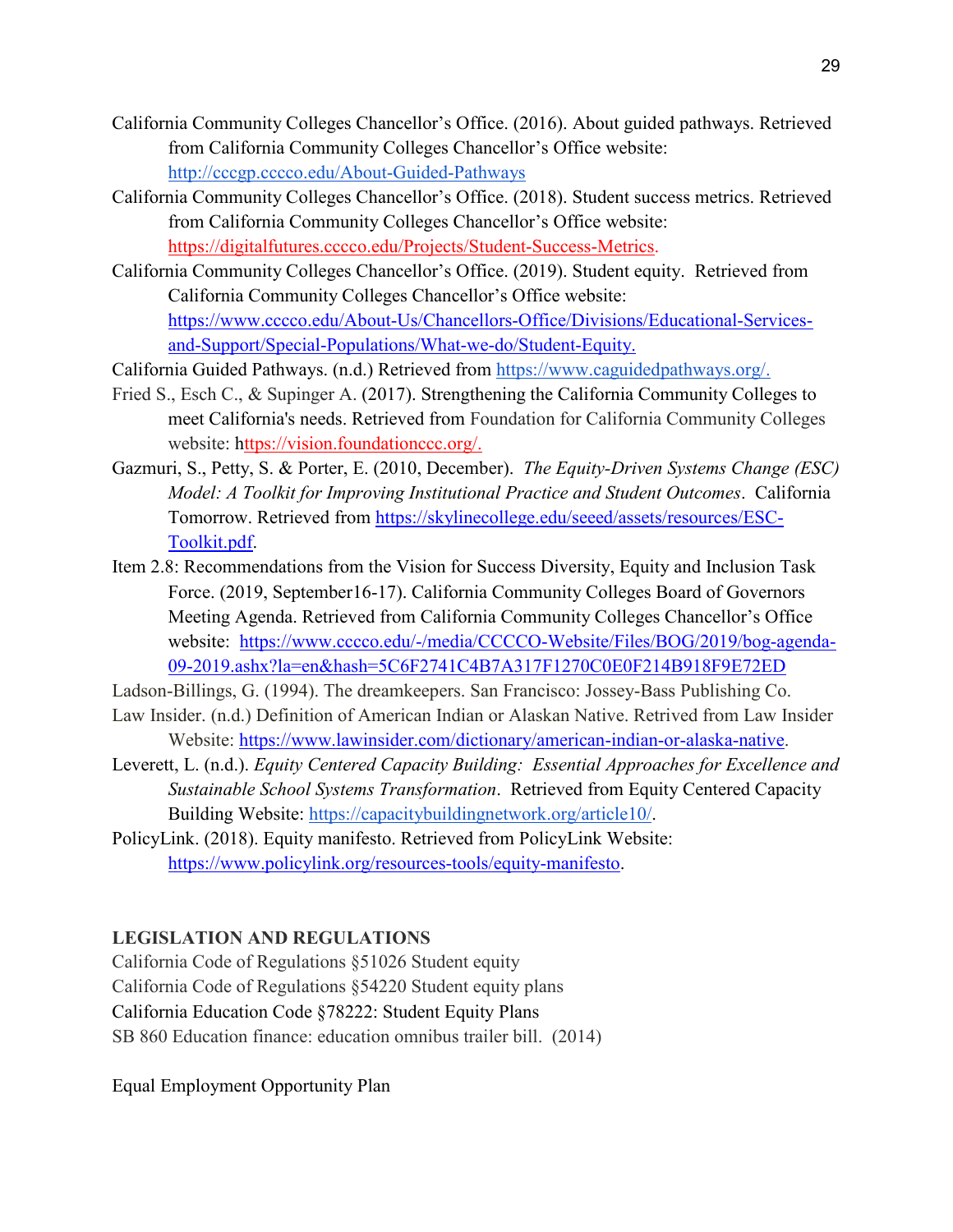# **RESOURCES FOR LOCATING EXTERNAL DATA AND RESEARCH**

# National Data

- [Center for Urban Education at USC, The Equity Scorecard](https://cue.usc.edu/tools/the-equity-scorecard/) (https://cue.usc.edu/tools/the-equityscorecard/): quantitative and qualitative data and inquiry tools for problem-solving to improve the success of students from underrepresented racial-ethnic groups
- The Digest of Education Statistics: [\(https://nces.ed.gov/programs/digest/index.asp\):](https://nces.ed.gov/programs/digest/index.asp)) includes the number of schools and colleges, teachers, enrollments, and graduates, in addition to educational attainment, finances, federal funds for education, libraries, and international education, population trends, attitudes on education, education characteristics of the labor force, government finances, and economic trends.
- [The Integrated Postsecondary Education Data System](https://nces.ed.gov/ipeds/) (IPEDS) [\(https://nces.ed.gov/ipeds/\):](https://nces.ed.gov/ipeds/)) from the National Center for Education Statistics: a mandatory reporting system for all post-secondary institutions that participate in any federal student financial aid program to provide student data on enrollment, persistence, degrees/certificates awarded, and on financial aid.
- [The National Student Clearinghouse® Research Center™\(](https://nscresearchcenter.org/)[https://nscresearchcenter.org/\):](https://nscresearchcenter.org/)) provides research on enrollment, transfer, high school graduates, and much more
- [The U.S. Department of Education's College Scorecard](https://collegescorecard.ed.gov/) [\(https://collegescorecard.ed.gov/\)](https://collegescorecard.ed.gov/): a comparison of schools by degree program, size, location, or name.

# State Data

- [California Community Colleges Chancellor's Office MIS Data Mart](https://datamart.cccco.edu/) [\(https://datamart.cccco.edu/\)](https://datamart.cccco.edu/): provides information about students, courses, student services, outcomes and faculty and staff.
- [Community College Research Center](https://ccrc.tc.columbia.edu/) [\(https://ccrc.tc.columbia.edu/\)](https://ccrc.tc.columbia.edu/): provides research specific to community colleges and is heavily involved in Guided Pathways work.
- [The Launchboard](http://doingwhatmatters.cccco.edu/LaunchBoard.aspx) [\(https://www.cccco.edu/LaunchBoard.aspx\)](https://www.cccco.edu/LaunchBoard.aspx): a statewide data system supported by the California Community Colleges Chancellor's Office and hosted by Cal-PASS Plus, provides data on the effectiveness of college programs in both CTE and non-CTE pathways.
- [O\\*Net Online](https://www.onetcenter.org/) [\(https://www.onetcenter.org/\)](https://www.onetcenter.org/): contains hundreds of standardized and occupationspecific descriptors on almost 1,000 occupations covering the entire U.S. economy, the skills and abilities needed for those occupations, and job forecasts. Though not exclusive to CA, was developed here.
- [The Research and Planning Group for California Community Colleges](https://rpgroup.org/) [\(https://rpgroup.org/\):](https://rpgroup.org/)) provides research and analysis on general elements of CA's community college landscape and topical issues.

# **APPENDICES**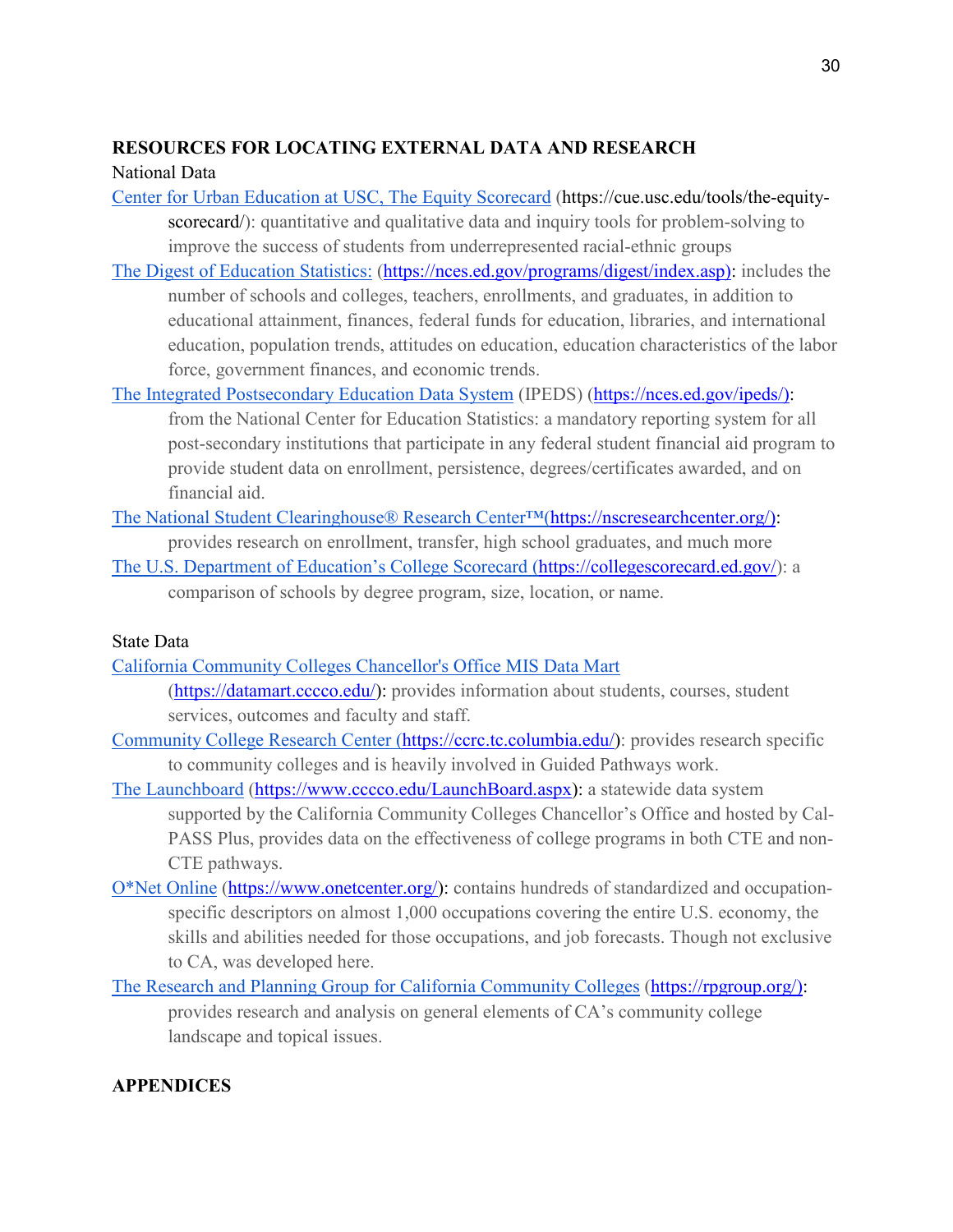# **APPENDIX A**

## EQUAL EMPLOYMENT OPPORTUNITY (EEO)

The assignment of authority to faculty in the realm of hiring is established in Education Code.

"Section 87360 (b) "hiring criteria, policies, and procedures for new faculty members shall be developed and agreed upon jointly by representatives of the governing board, and the academic senate, and approved by the governing board."

Education code §87360(a) "districts are required to develop hiring criteria that include "a sensitivity to and understanding of the diverse academic, socioeconomic, cultural, disability, and ethnic backgrounds of community college students."

The decision to hire faculty should be determined cooperatively through a well-defined process that involves college administration including human resources, the local academic senate, and subject-area faculty. This process should include a thoughtful review of the capacity and needs of the college or district and an assessment of subject area strengths and weaknesses, as well as any need for special skills or foci within a discipline.

Legal compliance requires the following:

Sensitivity to and Understanding of Diversity is the "Prime Directive". While Education Code section 87360, leaves faculty hiring criteria, policies, and procedures to be developed jointly by the governing board and the academic senate, it does mandate one criterion that is nonnegotiable.

Education Code section 87360(a) provides: "In establishing hiring criteria for faculty and administrators, district governing boards *shall* … develop criteria that include a sensitivity to and understanding of diverse academic, socioeconomic, cultural, disability, and ethnic backgrounds of community college students."

The Legislature believes the above can be achieved by hiring a workforce that is itself diverse:

Education Code section 87100(a)(3) provides: "a workforce that is continually responsive to the needs of a diverse student population may be achieved by ensuring that all persons receive an equal opportunity to compete for employment and promotion within the community college districts and by eliminating barriers to equal employment opportunity."

Equal Employment Opportunity is defined in Title 5, California Code of Regulations ( 5 C.C.R.) § 53001(c):

"Equal employment opportunity" means that all qualified individuals have a full and fair opportunity to compete for hiring and promotion and to enjoy the benefits of employment with the district. Equal employment opportunity should exist at all levels in the seven job categories…. Equal employment opportunity also involves:

(1) identifying and eliminating barriers to employment that are not job related; and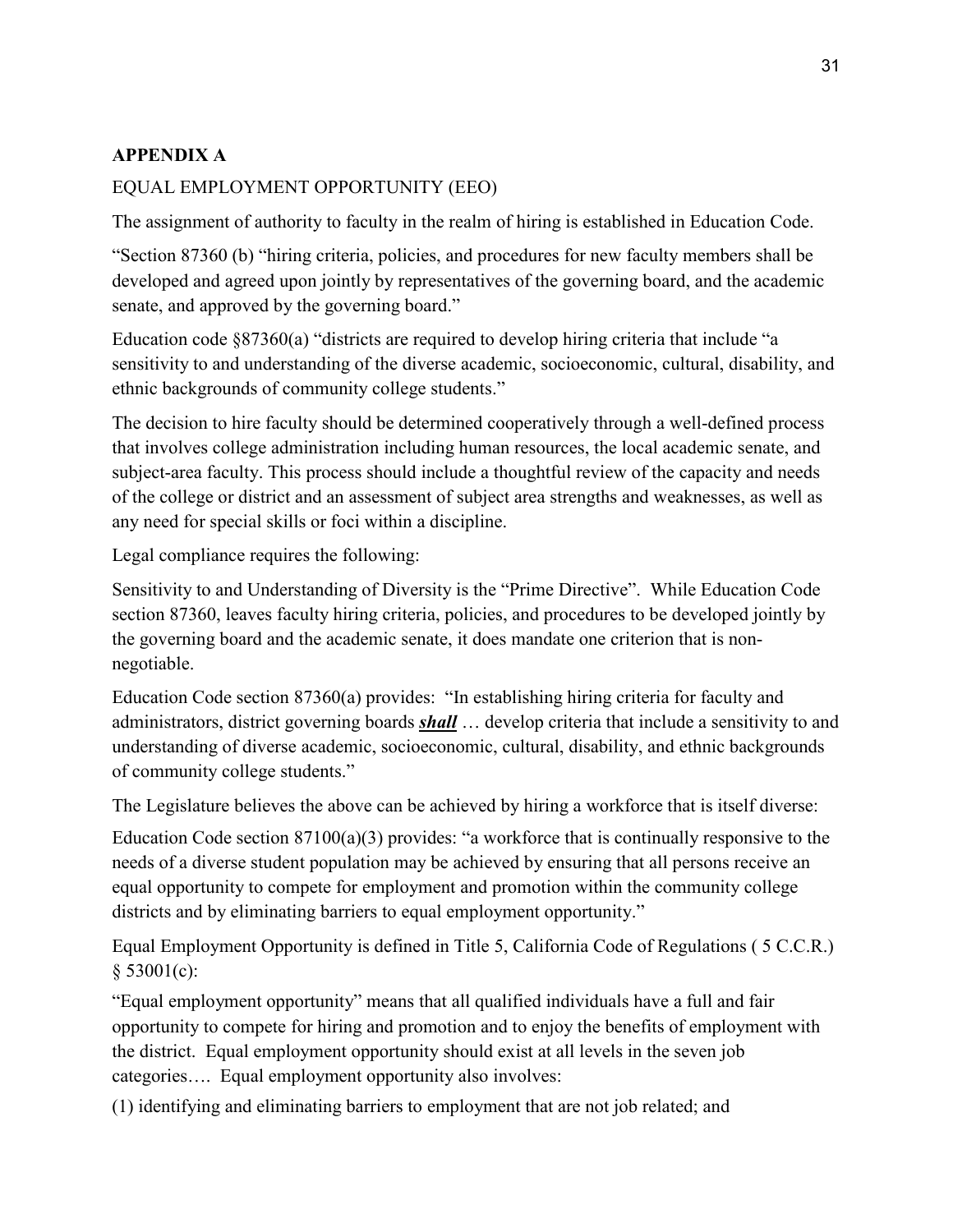(2) creating an environment which fosters cooperation, acceptance, democracy, and free expression of ideas and is welcoming to men and women, persons with disabilities, and individuals from all ethnic and other groups protected from discrimination pursuant to Government Code section 12940.

# Permissible Hiring Criteria

5 C.C.R. § 53006 requires districts to review information gathered to determine if significant underrepresentation of monitored groups may be the result of non-job-related factors in the employment process.

- Review each locally established, "required," "desired" or "preferred" qualification being used to screen applicants for positions in the job category to determine if it is job-related and consistent with the requirements of federal law and qualifications which the Board of Governors has found to be job-related throughout the community college system  $(5 \text{ C.C.R. } § 53006(b)(4))$
- Discontinue use of any locally established qualification that has not been found to satisfy the above requirements  $(5 C.C.R. \S 53006(b)(5))$
- Continue using such qualification standards only if no reasonable alternative exists (5 C.C.R. § 53006(b)(6))
- Implement additional measures designed to promote diversity that are reasonably calculated to address area of need  $(5 \text{ C.C.R.} \$   $53006(b)(7))$

# 5 C.C.R. § 53024 – Selection and Screening Procedures

(a) All screening and selection techniques, including the procedure for developing interview questions, and the selection process as a whole, shall be:

(1) provided to the Chancellor upon request;

(2) designed to ensure that for faculty and administrative positions, meaningful consideration is given to the extent to which applicants demonstrate a sensitivity to and understanding of the diverse academic, socioeconomic, cultural, disability, gender identity, sexual orientation, and ethnic backgrounds of community college students. "Meaningful consideration" means that candidates shall be required to demonstrate sensitivity to diversity in ways relevant to the specific position;

(3) based solely on job-related criteria; and

(4) designed to avoid an adverse impact, as defined in section 53001(a), and monitored by means consistent with this section to detect and address any adverse impact which does occur for any monitored group.

(b) A district may not designate or set aside particular positions to be filled by members of any group … or engage in any other practice which would result in discriminatory or preferential treatment prohibited by state or federal law….

(c) Seniority or length of service may be taken into consideration only to the extent it is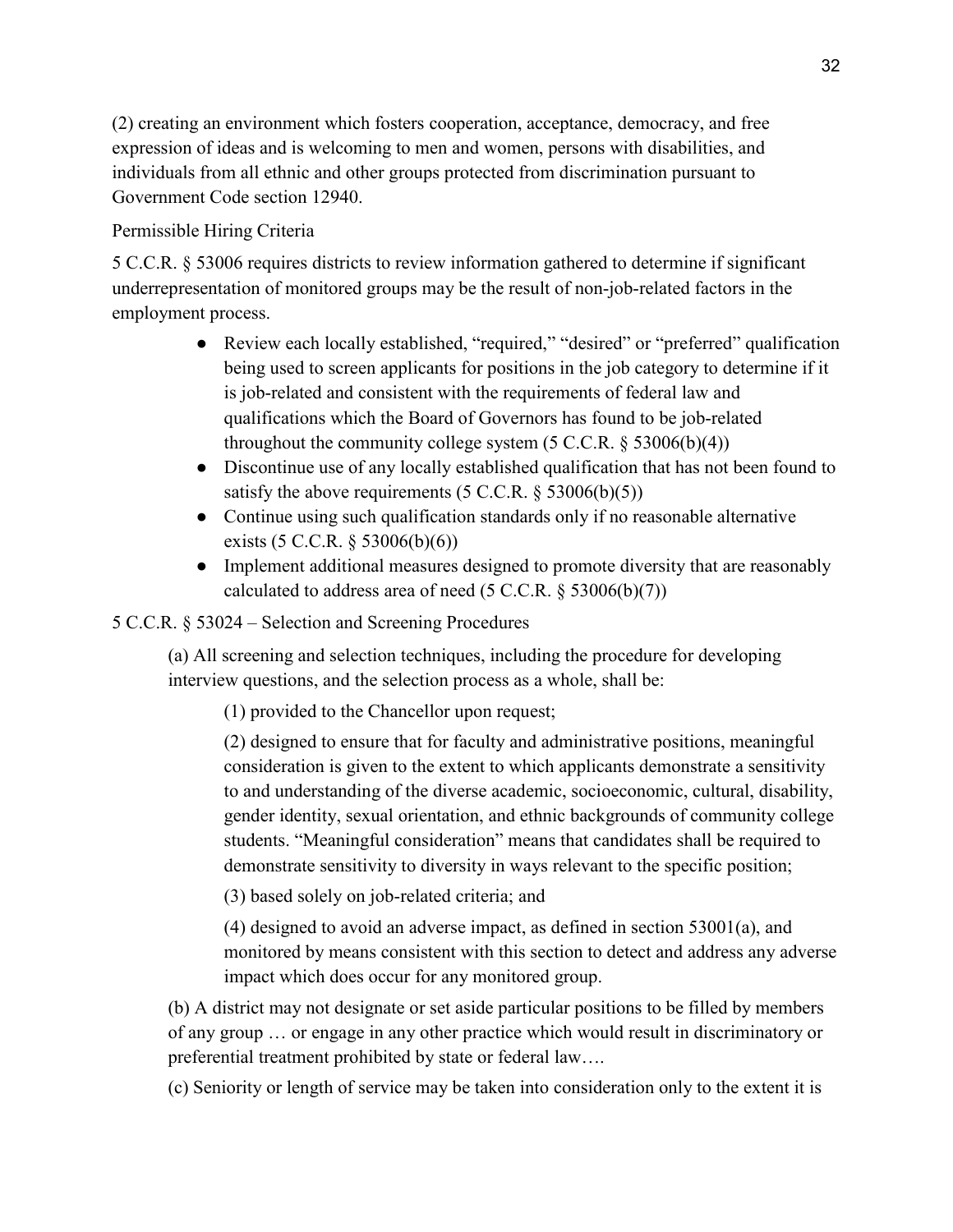job related, is not the sole criterion, and is included in the job announcement consistent with the requirements of section 53022.

(d) Selection testing for employees shall follow procedures as outlined in the Equal Employment Opportunity Commission's "Uniform Guidelines on Employee Selection Procedures<sup>"</sup>

(e) Whenever possible, screening committees shall include a diverse membership which will bring a variety of perspectives to the assessment of applicant qualifications.

(f) Notwithstanding any other provision of this division, the governing board or its designee shall have the authority to make all final hiring decisions based upon careful review of the candidate or candidates recommended by a screening committee. This includes the right to reject all candidates and to order further review by the screening committee or to reopen the position where necessary to further achievement of the objectives of the equal employment opportunity plan or to ensure equal employment opportunity. However, a consistent pattern of not hiring qualified candidates from a monitored group who are recommended by screening committees may give rise to an inference that the selections are not consistent with the objectives of equal employment opportunities that are required by this subchapter.

## **APPENDIX B**

#### **Student equity data analysis**

By analyzing trends in disaggregated data, colleges can effectively decide on measures and practices that effectively address the challenges of maintaining or improving the effectiveness of academic support programs and services. Disaggregated data of dynamic student populations can assist colleges and districts to understand unique differences and make informed decisions on how to support each population's educational experience.

The establishment of institutional research for ongoing evaluation of the matriculation process ensures compliance with mandates. "As part of this evaluation, all assessment instruments, methods or procedures shall be evaluated to ensure that they minimize or eliminate cultural or linguistic bias and are being used in a valid manner. Based on this evaluation, districts shall determine whether any assessment instrument, method or procedure has a disproportionate impact on particular groups of students described in terms of ethnicity, gender, age or disability, as defined by the Chancellor. When there is a disproportionate impact on any such group of students, the district shall, in consultation with the Chancellor, develop and implement a plan setting forth the steps the district will take to correct the disproportionate impact." [Title 5 Section 55512(a)].

As noted in the CCCCO Guidelines for Measuring Disproportionate Impact in Equity Plans, disproportionate impact occurs when "the percentage of persons from a particular racial, ethnic, gender, age or disability group who are directed to a particular service or placement based on an